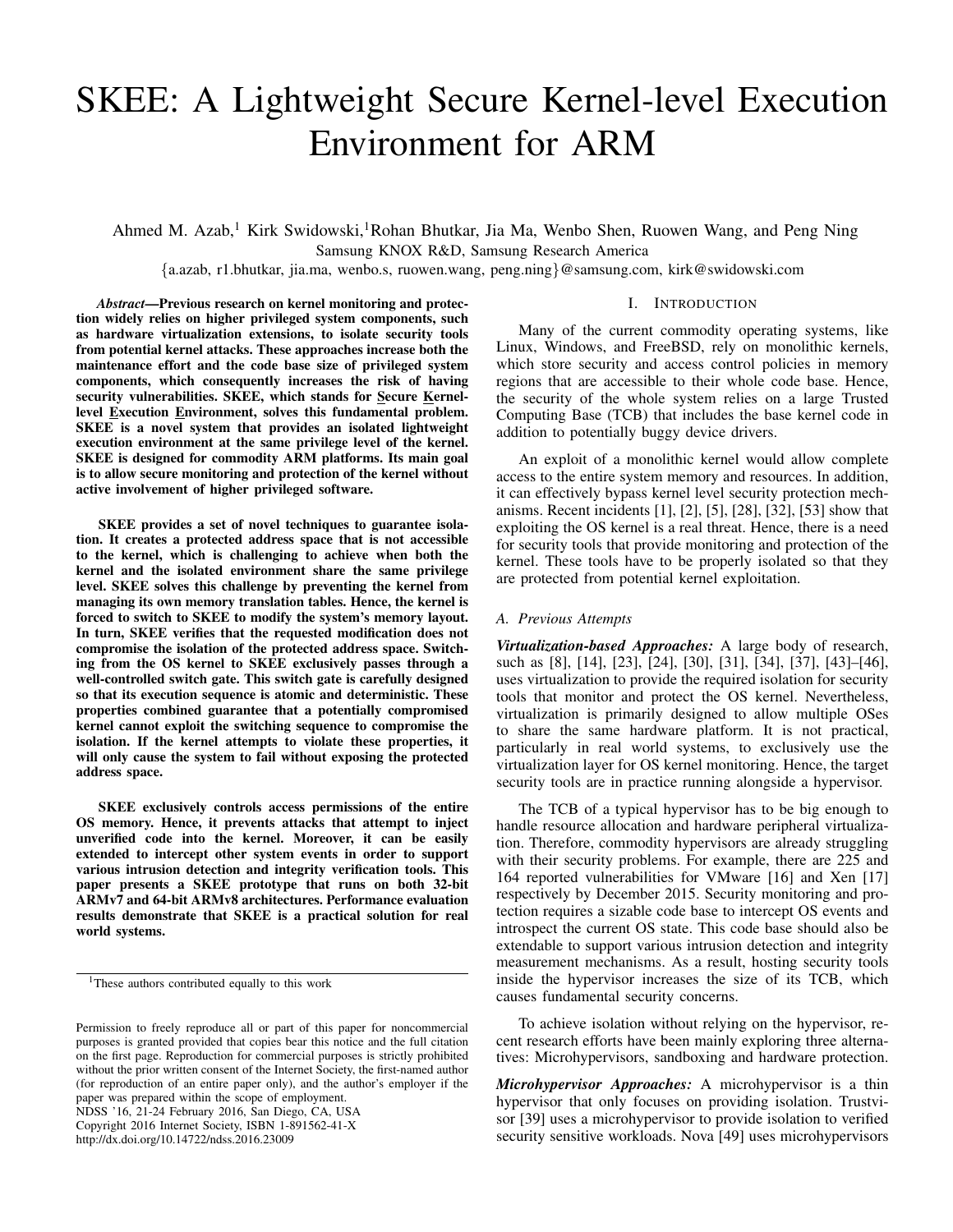to provide memory protection of the virtualization layer. The basic idea of using microhypervisors is to minimize the TCB to host sensitive code that requires escalated protection. Hence, microhypervisors do not provide a good fit to host security tools that require a relatively large code base. A good solution is needed to provide an extra layer of isolation to host OS kernel security tools without adding more code to the microhypervisor environment.

*Sandboxing Approaches:* Fides [50], Inktag [27] and App-Shield [13] are examples of systems that use sandboxes to isolate security sensitive code from the OS kernel. A sandbox can be used to host kernel monitoring and protection tools. However, these techniques use virtualization to provide the isolation. Hence, they require the hypervisor to be actively involved in managing and scheduling the sandbox, which would also include monitoring and managing some kernel operations. Therefore, these approaches suffer from the same fundamental problem of virtualization, which is increasing the TCB size of the hypervisor.

*Hardware Protection Approaches:* Intel introduced Software Guard Extensions (SGX) [4], [26], [42], which allows the execution of verified code inside secure enclaves. These enclaves are isolated from the OS kernel. They also run in isolation from each other. SGX enclaves can be used to host security tools without increasing the TCB of higher privileged layers. Nevertheless, there is no similar protection for ARM. Instead, ARM provides TrustZone [6], which is a monolithic secure world that is isolated from the high level OS. Although TZ-RKP [11] and SPROBES [25] proved that TrustZone can be used to monitor the kernel, these approaches suffer from the fundamental problem of increasing the code base and maintenance effort of the high privileged TrustZone layer.

This brief review of previous work testifies that there is a problem in hosting OS kernel security monitoring and protection tools. Using the hypervisor to directly host the security tool or to manage a sandbox adds risk to the hypervisor security. On the other hand, no adequate hardwarebased solution is available on ARM. Hence, ARM, which is the most widely used architecture in mobile devices, lacks a proper technique that provides isolation without adding risk to its higher privileged hardware components.

## *B. Introducing SKEE*

This paper presents SKEE, which stands for Secure Kernellevel Execution Environment. SKEE is a lightweight framework that provides a secure isolated execution environment without relying on active involvement of a higher privileged layer. Nonetheless, SKEE achieves the same level of security and isolation required to host security tools that provide monitoring and protection for commodity OS kernels.

SKEE relies on a time sharing model where a CPU is either running in the OS kernel or in the isolated environment at any point of time. For convenience, we refer to this new isolated execution environment as SKEE and to the OS kernel being monitored as "the kernel." We also use the term "context switch" to exclusively refer to the operation of switching back and forth between the kernel and SKEE.

SKEE is designed to run on ARM. It bridges a critical gap in the security solutions available for ARM. SKEE raises the bar of OS security monitoring and protection without adding potential security risks and heavy maintenance cost to secure subsystems like TrustZone or virtualization extensions.

SKEE addresses an intuitive and straightforward security requirement of real world systems. It solves multiple technical challenges to achieve these goals. First of all, SKEE has to be perfectly isolated from the kernel. If an attack succeeds in compromising the kernel, it must not be able to compromise the security tool hosted by SKEE. This isolation is non-trivial to achieve given that both SKEE and the kernel are required to run at the same privilege level.

Second, SKEE is required to expose an interface that switches to the isolated environment so that security critical events are trapped into SKEE for inspection. This requirement adds extra challenge to the isolation mechanism because the context switching entry point is exposed to the potentially compromises kernel. Hence, the switch mechanism must be secure against all software attacks that aim to breach the isolation provided by SKEE.

Finally, SKEE is required to allow the security tool to inspect the kernel state to detect potential attacks. Hence, SKEE must provide a one-way isolation that allows security tools to access kernel memory. It also should prevent the kernel from handling certain events so that they are only handled by the security tool. This requirement is hard to achieve because modern OS kernels are designed to run at the highest privilege level of the system and control the entire system resources.

SKEE solves all these challenges. It provides a unique solution that is compatible with existing hardware platforms without using any special hardware extensions. Moreover, it does not interfere with the operation of other security mechanisms that run in TrustZone, virtualization extensions or even inside the OS kernel itself.

# *C. SKEE Overview*

SKEE uses a set of novel techniques to achieve three key objectives: isolation, secure context switching, and the ability to monitor and protect the kernel, without involving a higher privileged layer.

*Isolation:* To achieve the required isolation, SKEE uses a twostep solution: *create a protected virtual address space for SKEE* and *restrict the kernel access to the MMU*.

The first step is to create a separate protected virtual address space for SKEE. The memory layout of the whole system is modified so that the memory regions used by SKEE are carved out of the memory ranges accessible to the kernel. This is done by modifying the memory translation tables used by the kernel so that none of the translation entries point to the physical memory regions used by SKEE. To protect this new address space, all memory translation tables must be part of this new protected address space so that they are exclusively accessible to SKEE. Therefore, the kernel cannot modify any of the memory translation tables to tamper the virtual memory access permissions.

The second step is depriving the kernel from controlling certain MMU functions so that it cannot direct the CPU to use alternative memory translation tables other than the ones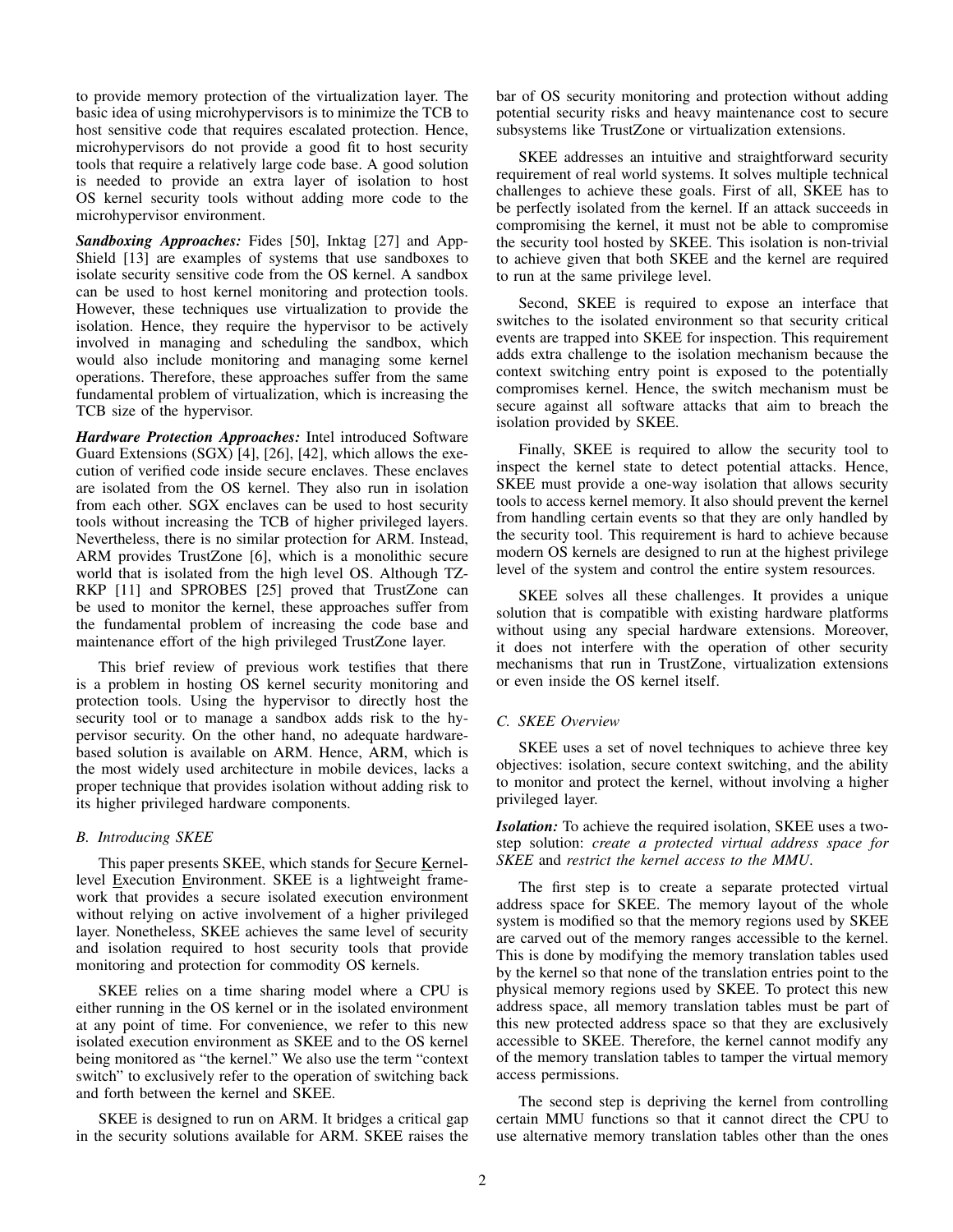protected by SKEE. SKEE adopts a technique similar to the one presented in TZ-RKP [11]. It starts by instrumenting the kernel code to remove certain MMU control instructions, such as the ones that change the location of memory translation tables. SKEE also monitors memory layout changes to guarantee that no other unverified privileged code is allowed to execute.

By enforcing these two steps, the kernel is neither allowed to modify the existing memory translation tables nor change the MMU configurations to use unverified translation tables. As a result, it cannot violate the isolation provided to SKEE, which retains the exclusive access to control the MMU and memory translation tables in its own address space.

*Secure Context Switching:* SKEE context switching relies on the primitives of switching memory translation tables, which are commonly used in switching the execution between user processes. These operations were designed assuming that the context switch occurs in a higher privilege level, like the kernel to user processes, before the execution jumps to the new context. This is not the case of SKEE because context switching happens at the same privilege level.

To maintain the isolation, SKEE uses novel techniques that force the kernel to go through a designated switch gate to jump to the isolated environment. This gate is designed to enforce a strict execution flow that is both *atomic* and *deterministic*. The former is required to prevent the kernel from gaining control while the protected address space is accessible, while the latter is required to guarantee that switching to SKEE always passes through a designated entry point that contains all proper security checks. As a result, these two properties combined prevent exposing SKEE's address space to the kernel.

Instructions that control the MMU and switch the virtual address space are different between the 32-bit ARMv7 and the 64-bit ARMv8 architectures. Hence, SKEE has different switching mechanisms for each of these architectures.

*Kernel Monitoring and Protection:* SKEE provides the required capabilities to do effective monitoring and protection of the kernel. SKEE is allowed to access the entire system memory range. It can modify the kernel code to place hooks on certain operations. Moreover, SKEE controls virtual memory access permission so it can selectively protect certain data areas from the kernel. Therefore, the monitoring and protection provided by SKEE is comparable to that provided by virtualization-based isolation.

*Prototype Overview:* A prototype of SKEE is implemented on two commercial smartphones. The first is the Samsung Galaxy Note4, which uses the Snapdragon APQ8084 32-bit ARMv7 processor by Qualcomm. The second is Samsung Galaxy S6, which uses the Exynos 7420 64-bit ARMv8 processor by Samsung's System LSI. SKEE was subject to rigorous evaluation. The results show it is feasible to implement and it has an acceptable performance overhead.

The performance evaluation also shows that the number of CPU cycles required for switching to and from the isolated environment is in the range of few hundred cycles. This range is comparable to those required to switch the execution from one user process to the other. Hence, a security tool using SKEE can be always extended to support additional monitoring and protection mechanisms. Switching time to and from SKEE

Figure 1. Selecting a TTBR on ARMv7 architecture

is much faster than switching time to and from the ARM TrustZone environment, which may reach up to thousands of CPU cycles [11]. Hence, SKEE is not only lightweight, but it can be also faster than TrustZone based systems, such as the ones presented in TZ-RKP [11] and SPROBES [25].

It is worth noting that SKEE is not designed to replace higher privileged layers, such as TrustZone or virtualization extensions. Although it is technically feasible to use SKEE to load custom secure applications or host security sensitive data, both TrustZone and virtualization extensions are more suited to achieve these objectives using their hardware-based protection. SKEE aims at keeping these layers more secure through reducing their code base and maintenance effort.

# *D. Summary of Contributions*

This paper makes the following technical contributions:

- A lightweight practical solution for ARM platforms to provide kernel monitoring and protection without relying on higher privileged system components.
- Novel techniques to create a protected address space that is isolated from the kernel despite running at the same privilege level.
- Techniques to provide a secure, atomic and deterministic method to switch the context between the kernel and the isolated environment.
- Providing the isolated environment with the required capabilities to do effective kernel monitoring and protection.
- Full prototype implementation and rigorous evaluation of SKEE using popular mobile devices.

This paper is organized as follows: Section II provides background information. Section III discusses threat model, security guarantees and assumptions. Section IV presents SKEE in detail. Section V presents prototype implementation and evaluation. Section VI presents related work. Section VII concludes this paper with some future research directions.

# II. BACKGROUND

SKEE's isolation employs basic MMU operations. This section gives a necessary background on how the MMU controls virtual memory translation on ARM.

*Memory Management in 32-bit ARMv7:* On ARMv7, controlling the MMU is done through special instructions that move the value of general purpose registers to system management registers of coprocessor 15 (CP15).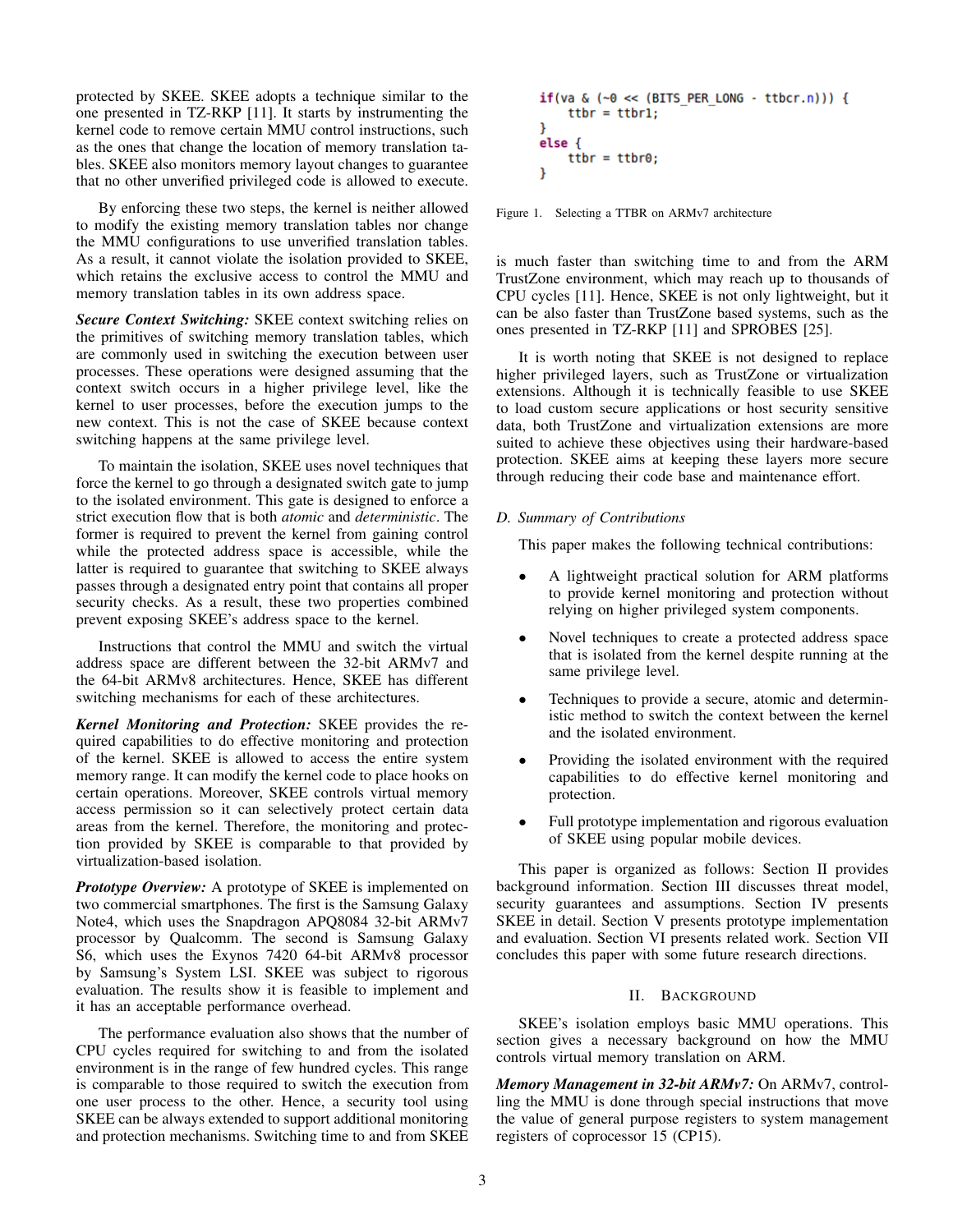Table I. EFFECT OF TTBCR.N ON ADDRESS TRANSLATION ON 32-BIT ARMV7 USING SHORT DESCRIPTOR FORMAT

| TTBCR. N value     | Starting address of TTBR1 translation |
|--------------------|---------------------------------------|
| 0b000              | TTBR1 not used                        |
| 0 <sub>b</sub> 001 | 0x8000 0000                           |
| 0 <sub>b010</sub>  | 0x4000 0000                           |
| 0b <sub>011</sub>  | 0x2000 0000                           |
| 0 <sub>b100</sub>  | 0x1000 0000                           |
| 0 <sub>b101</sub>  | 0x0800 0000                           |
| 0 <sub>b110</sub>  | 0x0400 0000                           |
| 0 <sub>b111</sub>  | 0x0200 0000                           |

Memory translation on 32-bit ARMv7 involves three MMU control registers: Translation Table Base Control Register (TTBCR), Translation Table Base Register 0 (TTBR0) and Translation Table Base Register 1 (TTBR1). TTBR0 and TTBR1 point to different sets of memory translation tables. TTBCR chooses which of the two sets is used when translating a particular memory address. TTBCR contains a 3 bit called TTBCR.N that determines the virtual address range translated by each of the two registers as shown in Figure 1.

Memory translation on ARMv7 supports both short descriptor and long descriptor translation table formats. For the sake of clarity, we only focus on the short descriptor translation table format. In this format, the effect of TTBCR.N is shown in Table I. If the value of TTBCR. N is 0, then TTBR1 is not used, otherwise both TTBR0 and TTBR1 are used. TTBR0 memory translation tables are used to map the virtual address range that starts from address 0x0 to the starting address of TTBR1's translation range, which is always smaller than  $0x8000_00000$ (2GB) as shown in Table I.

*Memory Management in 64-bit ARMv8:* On ARMv8, a.k.a. AArch64, the 64-bit virtual address range is split into two subranges. The first, which is translated using TTBR0, is at the bottom of the address space. The second, which is translated using TTBR1, is at the top of the address space. A typical use of this arrangement is that the kernel is mapped at the top subrange of the virtual address space using TTBR1 tables, while the user processes is mapped at the bottom subrange of the virtual address space using TTBR0 tables.

On ARMv8, the MMU control registers can be changed by the MSR instruction, which moves the value of general purpose registers to system registers. The MSR instruction can use the Zero Register (XZR) to move the value zero to any of the special registers.

*Address Space Identifier (ASID):* Memory translation tables also control if a certain virtual memory mapping is either global or non-global using the non-Global (nG) bit in translation table descriptors

A global virtual memory page is available for all processes on the system, so a single cache entry can exist for this page translation in the Translation Lookaside Buffer (TLB).

A non-global virtual memory page is process specific, meaning it is associated with a specific ASID. Hence, multiple TLB entries can exist for the same page translation. The software is expected so switch the ASID when switching between different processes. Only TLB entries that are associated with the current ASID are available to the CPU.

On ARMv7, the current ASID is defined by the Context

ID Register (CONTEXTIDR). On ARMv8, the ASID is defined by the translation table base registers. The ASID is used to enhance the performance by eliminating the need of flushing the TLB on every process switch.

*Memory Management in Virtualization Layer:* ARM's virtualization extensions provide an additional mode of privileged execution to host the hypervisor. This privileged mode is also equipped with an additional memory translation layer, called Second Stage (S2) address translation, which is pointed to by the vttbr register. If S2 memory address translation is enabled, then physical memory access from the guest OS is treated as Intermediate Physical Addresses (IPA) and is translated to actual physical addresses using the S2 memory translation tables. S2 memory address translation is used by the hypervisor to customize the physical address range available to the guest OS.

## III. THREAT MODEL, SECURITY GUARANTEES AND **ASSUMPTIONS**

*Threat model:* SKEE considers all software attacks against the kernel. It assumes attackers can successfully exploit existing kernel vulnerability. For the sake of presentation, attacks against the kernel are classified into three classes.

The first class aims at modifying, amending, or relocating the kernel executable. SKEE prevents this class of attacks as an essential part of its secure operations. Just using SKEE on a system eliminates the threat of running unverified malicious code in the privileged kernel mode.

The second class aims at exploiting a vulnerability to alter the kernel data or control flow so that existing kernel code shows unexpected malicious behavior. These attacks can cause a wide range of damage to the system. One example of these threats is to escalate the privilege of malicious user processes by modifying the kernel data that defines process credentials. Another example of these threats is return oriented attacks [29], [47] that allow an attacker to run malicious logic using existing kernel code. SKEE provides a safe environment that hosts security tools to detect these exploits. The exact anomaly detection technique or the integrity properties to be measured is determined by the security tool as an orthogonal system and is out of scope of this paper.

The third class aims at compromising kernel monitor and protection tools by compromising the SKEE isolated environment. SKEE guarantees that these attacks can neither compromise the isolation nor bypass the monitoring.

*Security Guarantees:* SKEE provides two main security guarantees to the isolated environment. First, it prohibits the kernel from modifying the memory layout or access permission of the system. As a result, even if an attack completely compromises the kernel, it would not be able to revoke the access protection of the isolated environment. Second, SKEE guarantees that switching from the potentially compromised kernel to the isolated environment exclusively passes through a strictly controlled switch gate. As a result, the isolated environment can safely inspect input parameters passed from the kernel for potential security threats. For example, SKEE inspects requested changes to the memory layout to confirm that they do not violate the guaranteed isolation.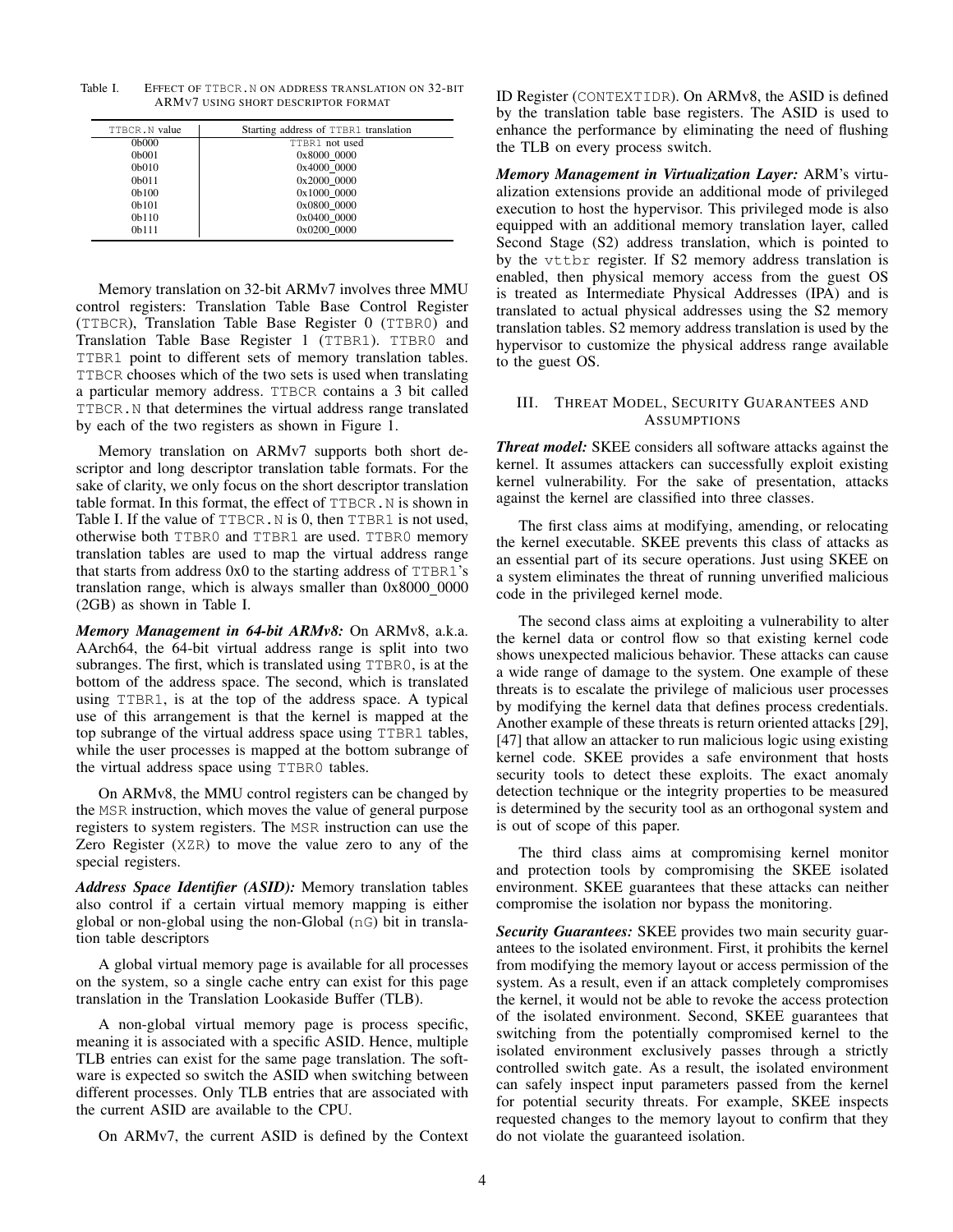Given these two security guarantees, SKEE uses its control of the system memory layout to prevent attackers from bypassing the monitor.

*Assumptions:* SKEE assumes the whole system is loaded securely. Hence, the isolated environment is setup securely during boot up time. This process is straightforward using secure boot. Intuitively, secure boot only guarantees the integrity of the kernel during the boot up process. It cannot guarantee the integrity of the kernel after the system runs and starts to interact with potential attackers.

SKEE also assumes that the kernel supports  $W \oplus X$  memory mapping (i.e., it does not use memory pages that include both data and code). SKEE assumes that the hardware platform implements the Privileged eXecute Never (PXN) memory access permission as defined by the ARM architecture.

On 32-bit ARMv7 architecture, SKEE requires the kernel to only use TTBR0 for mapping the OS memory, while leaving TTBR1 to be exclusively used by SKEE. Moreover, it assumes the lowest 2GB of the virtual address space is exclusively used by non-privileged user space code. These two requirements do not affect the OS functionality because both TTBR0 and TTBR1 map the same virtual address range, so only TTBR0 is sufficient to map the whole system memory. Most commodity OSes use at least 2GB of memory for the user address space. In fact, Linux satisfies both requirements in its default configurations because it relies on a 3GB user space to 1GB kernel space split, which cannot be achieved if TTBR1 is in use.

On 64-bit ARMv8 architecture, SKEE requires the presence of a memory page at physical address 0x0. It assumes this particular page is exclusively used by SKEE. The same address range is usually used to place the ROM that starts the system boot process. Nevertheless, this requirement is easily fulfilled using virtualization to provide an accessible intermediate physical address 0x0 using S2 memory translation tables as mentioned in Section II. The S2 translation remaps this intermediate physical address to another existing physical address. The OS is forced to translate through the S2 tables, so it always sees this page as address 0x0. Higher privileged software still sees the original physical address 0x0 and can still use it in the booting process. Using virtualization in this case does not conflict with SKEE's objective. Other than setting up the S2 translation tables, the virtualization layer is completely passive and does not interfere in any SKEE related operations.

#### IV. SKEE DESIGN

This section presents the design of SKEE. The main goal is to provide a lightweight execution environment to enable a security tool to run in isolation from the kernel without active involvement of higher privileged system components, such as TrustZone or virtualization layer.

The basic idea behind SKEE is to create a new selfprotected virtual address space that hosts the isolated execution environment. This virtual address space is created as a part of the system boot up sequence. As mentioned is Section III, SKEE assumes the presence of secure boot, which guarantees that the system boots in a known secure state. The secure boot



Figure 2. An overview of the SKEE approach

sequence is modified so that it creates two separate address spaces for the kernel and SKEE, as shown in Figure 2. The boot sequence also loads the verified binaries of both the kernel and SKEE in their relevant locations.

After the secure boot sequence, the system becomes subject to potential attacks. These attacks cannot compromise SKEE, which runs in its own address space. Hence, a security tool hosted by SKEE would be able to continuously monitor the kernel to detect, and possibly eliminate, these attacks.

To securely achieve this objective, there are three main requirements that need to be met; isolation, secure context switching and the ability to monitor and protect the kernel.

In the following, we first present how SKEE achieves the required isolation by preventing the kernel from accessing this protected address space. Then, we present how SKEE achieves secure context switching on both 32-bit ARMv7 and 64 bit ARMv8 architectures. Afterwards, we discuss how SKEE uses these features to achieve the required monitoring and protection of the kernel. Finally, we summarize the security guarantees provided by SKEE.

## *A. SKEE Isolation*

The kernel accesses physical memory through virtual memory mappings defined by memory translation tables, a.k.a. page tables. These mappings also set the access permission corresponding to each translation. The presence of a translation table entry that maps to a physical address is a key precondition to the kernel's ability to access this physical address. If this precondition is not met, this physical address is not accessible to the kernel. Based on this precondition, SKEE uses a twostep solution to prevent the kernel from accessing certain physical memory ranges.

*Creating a Protected Address Space:* The first step is to have separate address spaces for SKEE and the kernel. As shown in Figure 3, the kernel address space, which is controlled by the kernel's memory translation tables, is instrumented to enforce the following rules: 1) removing all entries that map to either the SKEE environment or the kernel's memory translation tables, 2) mapping the kernel code and the SKEE switch gate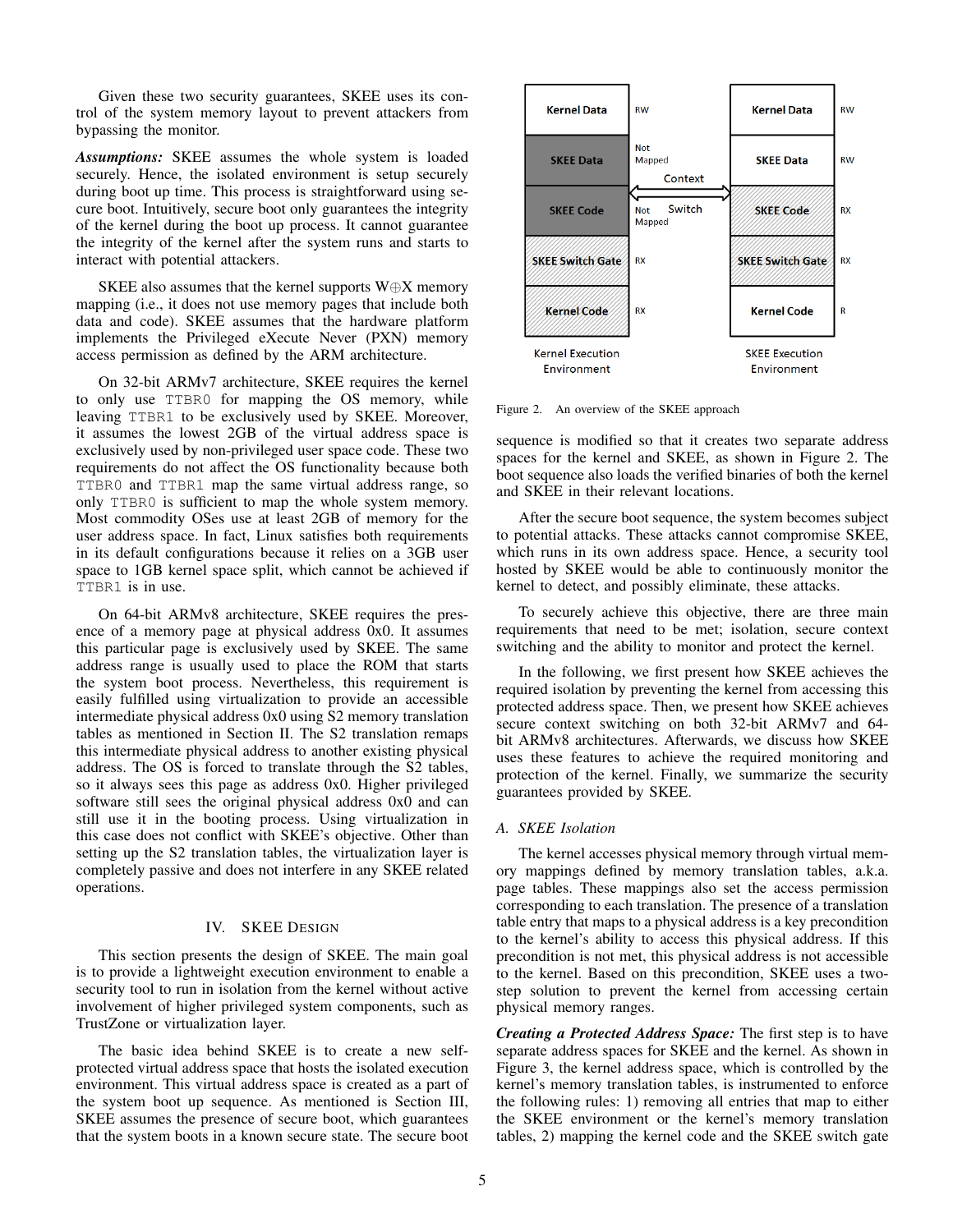as read-only, 3) restricting all other memory areas, including kernel data and user level memory, from executing privileged code using the PXN bit. Enforcing these rules prevents the kernel from modifying its own code or accessing SKEE's address space. It also prevents the kernel from modifying its own memory translation tables to escape this protection.

On the other hand, SKEE's address space has valid mappings of the entire memory. However, the kernel code is not allowed to execute so that the kernel is prevented from regaining control while the SKEE address space is active. The switch gate is also mapped in the SKEE address space and has execution permission to allow SKEE to jump back to the kernel securely.

*Restrict Kernel Access to the MMU:* To prevent the kernel from violating the address space separation, it is only allowed to use instrumented memory translation tables. This objective is achieved by restricting the kernel from modifying certain MMU registers. In particular, the kernel is not allowed to change translation table base registers.

SKEE removes certain control instructions from the kernel code and replaces them with hooks that jump to the switch gate. Identifying specific instructions among the kernel binary is straightforward (i.e., without false positives or false negatives) because ARM uses fixed size aligned instruction set.

This technique requires the following four conditions: 1) these instructions are only allowed to execute in the privileged mode, 2) the instrumented kernel is the only privileged code in its own address space, 3) the kernel code is mapped read-only, and 4) the instrumented kernel code is instruments to remove all executable words that match the op codes of these instructions. If all these four conditions are satisfied, then the kernel cannot execute these instructions unless they are emulated by SKEE. The same technique was used by TZ-RKP [11] and SPROPES [25].

After the system is booted, the Linux kernel supports Loadable Kernel Modules (LKM) to be dynamically loaded. LKM code runs in the same privilege level as the kernel. SKEE supports LKMs to be loaded as long as they stick to the W⊕X mapping so that they are not be used to inject unknown instructions to the kernel. LKMs have to be loaded by SKEE because it controls the whole system's memory mappings. Hence, SKEE is able to verify that the LKM code region does not contain any of the privileged instructions that were removed from the kernel.

#### *B. SKEE Secure Context Switching*

To allow secure switching between SKEE and the kernel, the switching mechanism prevents the kernel from regaining control while SKEE's address space is accessible.

As shown in Figure 2, context switching is done through a special switch gate. This gate is designed to be *atomic*, *deterministic* and *exclusive*. Having these properties is essential to preserve the isolation between the two environments.

*Atomic Execution through the Switch Gate:* Before the kernel enters the switch gate, the SKEE address space is not accessible. The switch gate first exposes the SKEE address space and then jumps to SKEE. Since both SKEE and the



Figure 3. An example of address Space Separation on ARMv7. The vertical arrows show the virtual memory range translated via the corresponding translation table base register. The dashed lines show the memory range that is not addressable via the corresponding translation table base register.

kernel run at the same privilege level, there is no single point of entry or hardware control to do the switching in one instruction. Instead, a sequence of instructions is used to perform this function. SKEE guarantees that attempts to manipulate this sequence of instructions will not expose its address space to the kernel.

A potentially compromised kernel can attempt to attack the switch gate in two ways: 1) interrupting the gate's execution sequence or 2) jumping to the middle of this sequence. SKEE guarantees that these attacks cannot return execution back to the kernel while SKEE's memory is accessible.

*Deterministic Execution Sequence:* Although the switch gate is accessible to the kernel, it does not trust the system state or any input from the kernel. Hence, its execution sequence is deterministic in the sense that it has the same behavior regardless of the current system state and input parameters.

*Exclusive Access to Switching Functions:* The switch gate is the only entry point to SKEE. It relies on instructions that are restricted to execute anywhere else in the kernel.

*1) Secure Switching on 32-bit ARMv7:* ARMv7 active memory translation tables are defined by the translation table base registers TTBR0 and TTBR1.

To switch between two different address spaces, the corresponding translation table base register has to be updated accordingly. This update can only be done by an MCR instruction that moves the value of a general purpose resister (GPR) to either TTBR0 or TTBR1. If the switch gate exposes a single instance of such MCR instructions, then a compromised kernel can compromise the isolation by creating a malicious set of page tables, loading the base address of these tables to the general purpose register, and jump to that MCR instruction to have an unrestricted address space.

To solve this challenge, the switch gate does not include instructions that update either TTBR0 or TTBR1. Instead, it relies on changing the active translation table register by updating the TTBCR.N field. The basic idea is that any nonzero value that gets loaded into TTBCR.N will lead to the same system state. Therefore, switching is always deterministic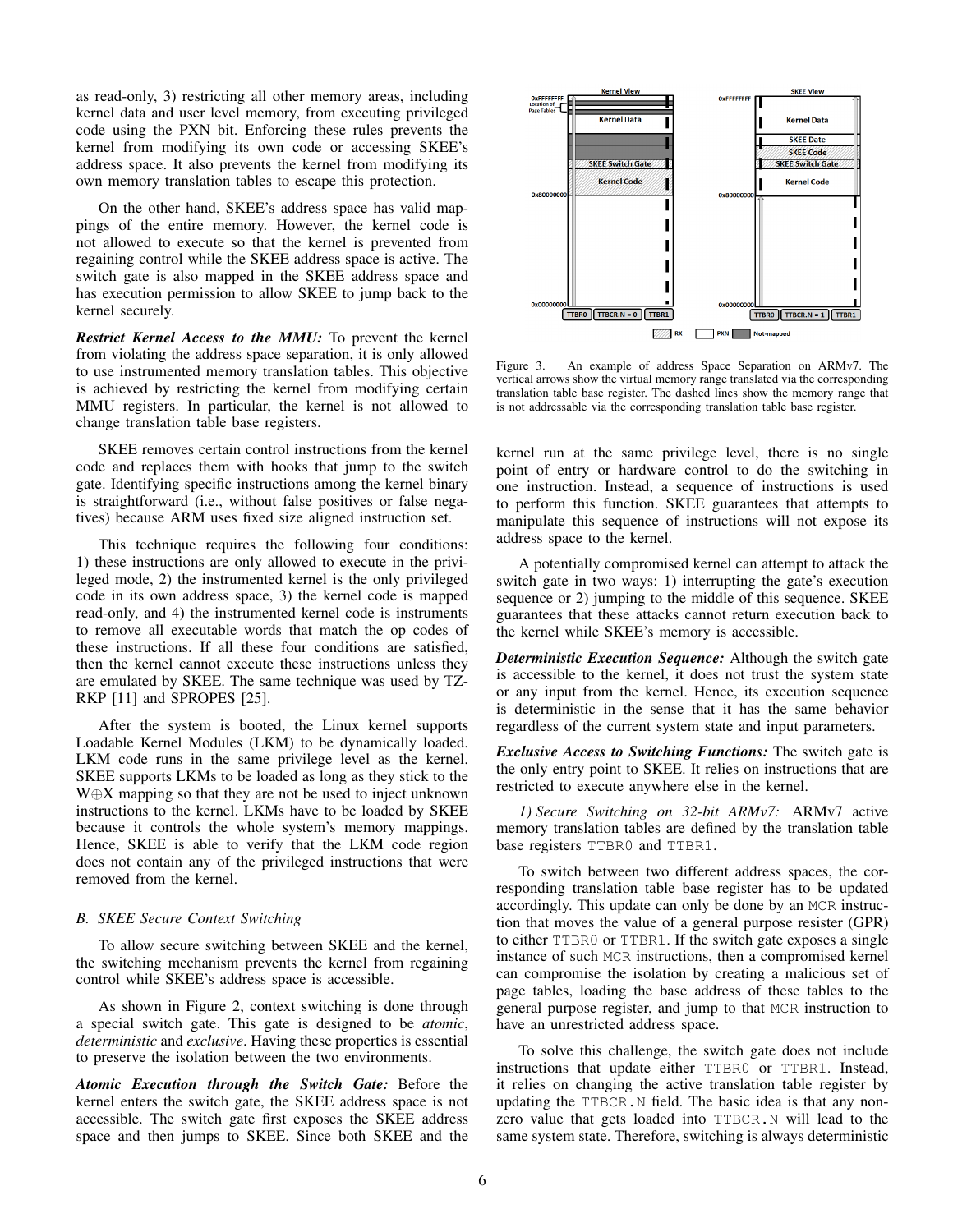```
/* Start of the SKEE Entry Gate */
 \mathbf{I}\frac{1}{10} Read the status register
    mrsr\theta, cpsr
    _{push}f(6)// Save the status register value
    rac{1}{\pi}r0, r0, #0x1c0// Set the mask interrupts bits
 \overline{5}msrcpsr, r\theta// load the modified value
             r\theta. #0x11
    moy
    isb
                                          // Syncronization barrier
            p15, 0, r0, c2, c0, 2// Modify the TTBCR to activate SKEE
    mc<sub>r</sub>10ish
11\frac{11}{12}<br>13
    merp15, 0, r0, c8, c7, 0 // TLB invalidate
   \overline{\mathbf{i}}sb
14bl skee_entry // Jump to SKEE entry point /* End of the SKEE Entry Gate */
15
16
\frac{18}{17}18 /* Start of the SKEE Exit Gate */
\overline{19}movr\theta, #0
20 isb
\overline{21}mcrp15, 0, r0, c2, c0, 2 // Modify the TTBCR to deactivate SKEE
22 isb
\frac{1}{2}24
             p15, 0, r0, c8, c7, 0 // TLB invalidate
    mcr25isb
26
\overline{27}// Reload status register value
             {r0}cpsr, r\theta// Restore the original status register
28
    msr29
             kernel_entry
    bl
                                          // Jump back to the kernel
30
   /* End of the SKEE Exit Gate */
31
```
Figure 4. SKEE Switch Gate on ARMv7

even if the kernel attempts to maliciously modify the general purpose registers before jumping to the switch gate.

Figure 3 shows on overview of address space separation on the 32-bit ARMv7 architecture. SKEE enforces two rules on the OS kernel: 1) The kernel only uses TTBR0 to map the OS memory, while TTBR1 is dedicated to SKEE, and 2) the virtual memory address range smaller than 0x8000 0000 (2GB) is assigned to user space applications restricted by the Privileged Execute Never (PXN) memory translation flag.

Given these two rules are enforced; the switch gate only needs to modify TTBCR.N to switch to and from SKEE. When switching to SKEE, TTBCR.N is set to a non-zero value to force translation of all virtual addresses larger than 0x8000 0000 to reference TTBR1 instead of TTBR0. Since both the kernel and SKEE lie in this range, this means that only SKEE address space will be mapped and the kernel address space will be unmapped. Resetting TTBCR.N back to 0 will force translation of the entire address space to use TTBR0. Hence, the SKEE address space, which is only mapped through TTBR1, will be hidden from the kernel.

Figure 4 shows the switch gate on ARM v7. The code of the gate works as follow:

- 1) *Lines 2-5:* Disable interrupts.
- 2) *Lines 7-10:* Load TTBCR with a non-zero value to enable TTBR1 to be used for translating virtual memory above address 0x8000\_0000 (2GB).
- 3) *Lines 12 and 13:* Invalidate the TLB so that the new memory translation takes effect.
- 4) *Line 15:* Jumps to SKEE after the isolated environment is activated.

This switch gate is *atomic*, *deterministic* and *exclusive*; hence it guarantees all three SKEE security requirements.

First, the gate execution is deterministic. Steps 1, 3, and 4 do not rely on memory or register values. Hence, the kernel cannot alter the results of their execution. It is worth noting that the addressing layout has to be carefully selected so that an immediate branch instruction (i.e. a one that does not rely on registers) is used on Step 4. Otherwise, the kernel would be able to jump to any instruction in the SKEE code base.

Due to the unique use of the TTBCR, the MCR instruction in step 2 yields a deterministic result regardless of the value loaded to the GPR. The effective field of this register is TTBCR.N, which can be loaded by 8 different values. Nevertheless, all non-zero values of TTBCR.N will switch to the SKEE address space and deactivate the kernel address space. As shown in Figure 3, loading TTBCR.N with the value 1 makes the address range above 0x8000\_0000 (2GB) translated through TTBR1. If the kernel loads this field with another non-zero value, it will only extend the range of the memory translated by TTBR1 and hence cause no threat to the isolation scheme. If TTBCR. N is loaded with 0, then TTBR1 will not be used and the SKEE address space will not be exposed.

In all cases, the memory range below 0x8000\_0000 (2GB), which is always translated using TTBR0, is mapped with the PXN restriction. Therefore, this memory range does not have to be trusted since it cannot run in the privileged mode or access the SKEE privileged memory area.

TTBCR has three other fields: TTBCR.PD0, TTBCR.PD1, and TTBCR.EAE. The first two have no effect on the protection. They can only prohibit translation table walks. The last field switches between the long and the short descriptor address formats. If the wrong value is put into this field, the system is going to crash due to the wrong format of translation tables. Hence, a wrong value in any of these fields can only affect the availability of SKEE, but it does not threaten its protection.

Second, the gate execution is atomic. The control flow cannot change because no branch or return instructions exist until switching is complete. Nevertheless, an attacker can jump to any step in the sequence above. The one interesting step to skip is step 1 as this will not disable interrupts. Skipping step 1 will allow the kernel to set interrupts, such as watchdog bark, to be triggered at any of the following steps. If an interrupt is triggered between steps 2 and 3, the execution will return to the kernel while the SKEE address space is exposed. Although the kernel translation tables will not be in use, the kernel code can still execute at this point relying on existing TLB entries.

To resolve this issue, a security check is added to interrupt handlers of the system to test the value of TTBCR.N. If TTBCR.N has a non-zero value, then this attack scenario is detected and the system will be stalled to prevent further malicious execution. After step 3, interrupts will only cause the system to stall because the handler, which is part of the kernel code, will be located in non-executable memory. An adversary can neither change the code nor the location of interrupt handlers because SKEE restricts the kernel access to the Vector Base Address Register (VBAR). VBAR will always point to verified read-only kernel code.

Switching to SKEE is exclusive to the switch gate because it has the only executable opcode that can modify TTBCR.

Figure 4 also shows the exit gate from SKEE to the kernel. It executes the same operations, in almost reverse order, so that execution only goes back to the kernel after the SKEE address space is locked down.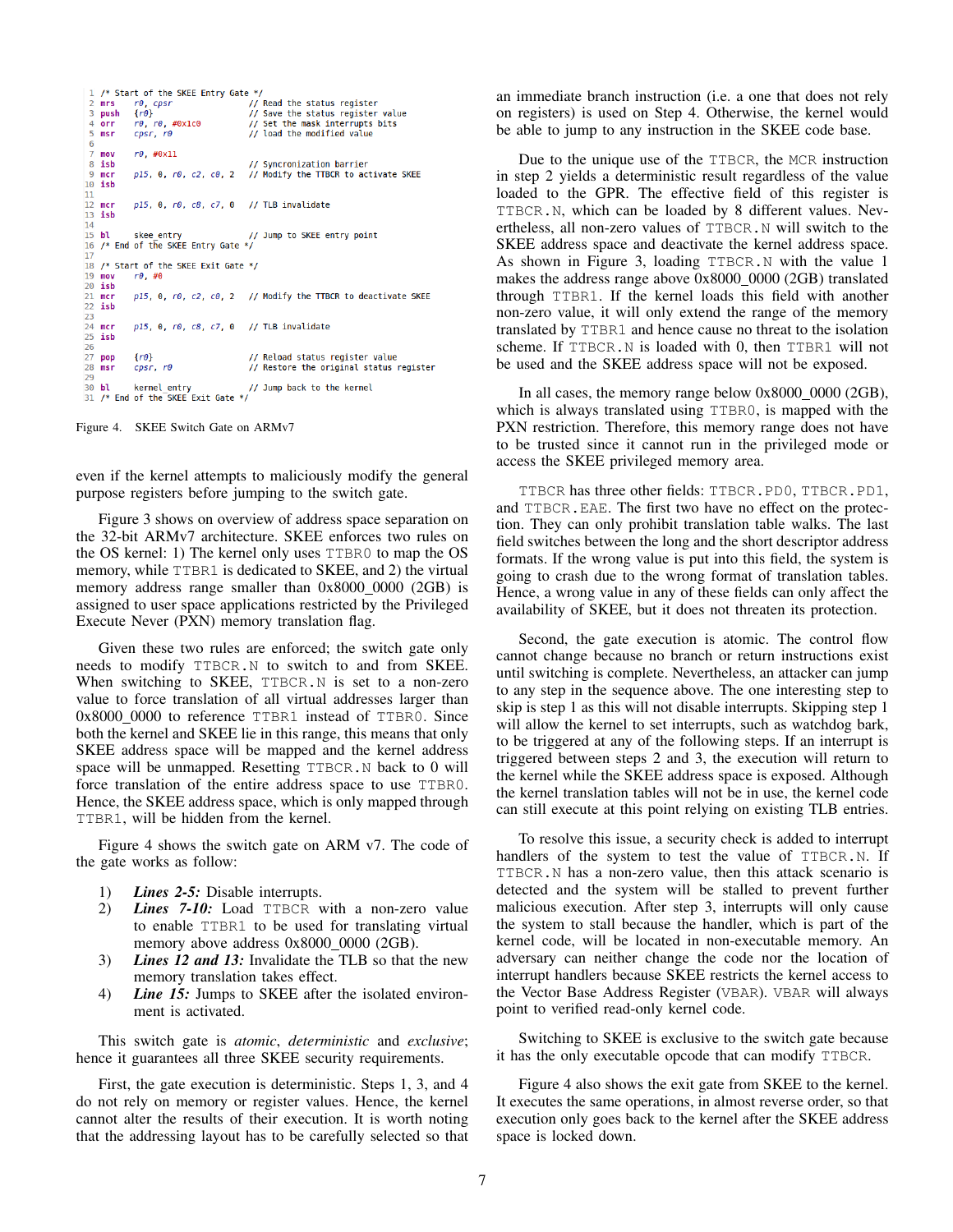```
1 /* Start of the SKEE Entry Gate */
                                  // Read interrupt mask bits
 2 mrs
           x\theta, DAIF
 \overline{\mathbf{3}}str
           x0, [sp, #-8]!
                                  // Save interrupt mask bits
 \overline{4}msrDAIFset, 0x3
                                  // Mask all interrupts
 5
                                  // Read existing TTBR1 value
 6
           x\theta, ttbr1 el1
   mrs// Save existing TTBR1 value
 7
   str
           x0, [sp, #-8]!\mathbf{R}9
   msr ttbr1 el1, xzr
                                  // Load the value Zero to TTBR1
10
   isb
11
   tlbi vmallel
                                  // Invalidate the TLB
1213 isb
1415 adr x0, skee entry
                                  // Jump to SKEE entry point
16 br x017 /* End of the SKEE Entry Gate */
```
Figure 5. SKEE Entry Gate on ARMv8

The exit gate is part of the switch gate page, which is accessible to the kernel. In line 21, the exit gate exposes another instruction that writes TTBCR to the kernel. This instruction is protected the same way as the entry gate. If the kernel directly jumps to this instruction to enable the SKEE address space, the following TLB invalidation will cause the kernel space to be evicted from the TLB and loose execution permission. Hence, the system will fail when it tries to return back to the kernel in line 30. Intuitively, the switch gate is required to use an immediate branch instruction in line 30 to guarantee that the system will be stalled rather than branching to random instructions in the SKEE code base. Moreover, if an interrupt is triggered right after the TTBCR write and before the TLB invalidation, then execution will be stalled by the check on the interrupt handler as discussed previously.

*2) SKEE Secure Switching on 64-bit ARMv8:* TTBR0 and TTBR1 are used to map different virtual address ranges on 64 bit ARMv8. TTBR1 is designated for kernel addressing and TTBR0 is designated for user space addressing. Restricting the OS to use one translation table base register and leave the other to SKEE requires considerable modifications to the OS, which will negatively impact SKEE's portability.

To solve this problem, SKEE shares TTBR1 with the kernel. Therefore, switching between the two different address spaces requires the value of TTBR1 to be modified. This is done by the MSR instruction, which moves the value of a general purpose register to a special register, such as TTBR1. As mentioned previously, allowing the kernel to change the value of the translation table base registers using a general purpose register does not guarantee deterministic execution.

To solve this challenge, the switch gate uses a special MSR encoding to guarantee deterministic change of TTBR1. This special encoding relies on the Zero register (XZR), which is a special register that is always read as 0.

On ARMv8, TTBR1 has two fields: BADDR and ASID. Moving XZR to TTBR1 will set both fields to 0. Setting BADDR to 0 means that the active memory translation tables are based at physical address 0x0. As mentioned in Section III, SKEE requires the presence of this physical address to support ARMv8 platforms. If address 0x0 is not part of the physical memory layout available to the OS, then it can be virtualized using S2 translation tables as explained in Section III. The physical page at address 0x0 is used to host the memory

```
1 /* Start of the SKEE Exit Gate */
                                   //no operation
\overline{2}nop
\overline{3}// Fill the page with no operations to
   nop
 \overline{4}nop
                                   // align the last instruction with the
\overline{5}// bottom of the isolated page boundry
   nop
 \overline{6}\frac{6}{7}// Mask all interrupts
   msrDATESet. 0x3
\overline{9}ldr x0, [sp, #8]!
                                   // Reload kernel TTBR1 value
10 dsb sv
11 msr ttbr1 el1, x0// Restore TTBR1 to kernel value
1213 /*----------------Isolated Page Boundry-----------------*/
1415 isb
16
   tlbi vmalle1
                                  // Invalidate the TLB
17
   isb
18
19
20^{1}ldr x0, [sp, #8]!
                                   // Reload interrupts mask bits
21 msr DAIF, x0// Restore interrupts mask bits register
22
   ret
24/* End of the SKEE Exit Gate */
```
Figure 6. SKEE Exit Gate on ARMv8

translation tables of the SKEE address space and will not be accessible to the kernel's address space.

Figure 5 shows the entry path of the switch gate on ARM v8. The code of the gate works as follow:

- 1) *Lines 2-4:* Disable Interrupts.
- 2) *Lines 6-10:* Save the kernel's TTBR1 value and load TTBR1 with 0 using XZR.
- 3) *Lines 12 and 13:* Invalidate the TLB so that the new memory translation takes effect.
- 4) *Lines 15 and 16:* Jump to SKEE after the isolated environment is activated.

This switch gate is *atomic*, *deterministic* and *exclusive*; hence it guarantees all three SKEE security requirements.

First, the gate is guaranteed to be deterministic because it absolutely relies on no memory or register values. In particular, the write to TTBR1 uses XZR, which cannot be modified by the kernel. Hence, TTBR1 will always point to address 0x0.

Second, the gate execution is guaranteed to be atomic using a similar technique to the one used for ARMv7's gate. If an interrupt is received while TTBR1 points to address 0x0, then it means that a compromised kernel skipped step 1 of the switch gate and the system will be stalled.

Finally, switching to SKEE is exclusive to the switch gate because it has the only executable opcode that can modify TTBR1. Nevertheless, there is a key challenge to meet this objective; the switch gate is required to restore the TTBR1 value upon exiting from SKEE to the kernel. This step requires the presence of the executable opcode of an MSR instruction that writes a non-zero value to TTBR1. As mentioned previously, if this instruction is exposed to the kernel, then it can compromise SKEE's isolation.

SKEE solves this problem using a novel technique that hides the exit gate before execution jumps to the kernel. This is achieved by placing the instruction that restores TTBR1 at the end of a physical memory page that belongs to the isolated environment. This page is never exposed to the kernel. The following memory page, which is accessible to both SKEE and the kernel, is responsible for restoring interrupts before returning to the kernel.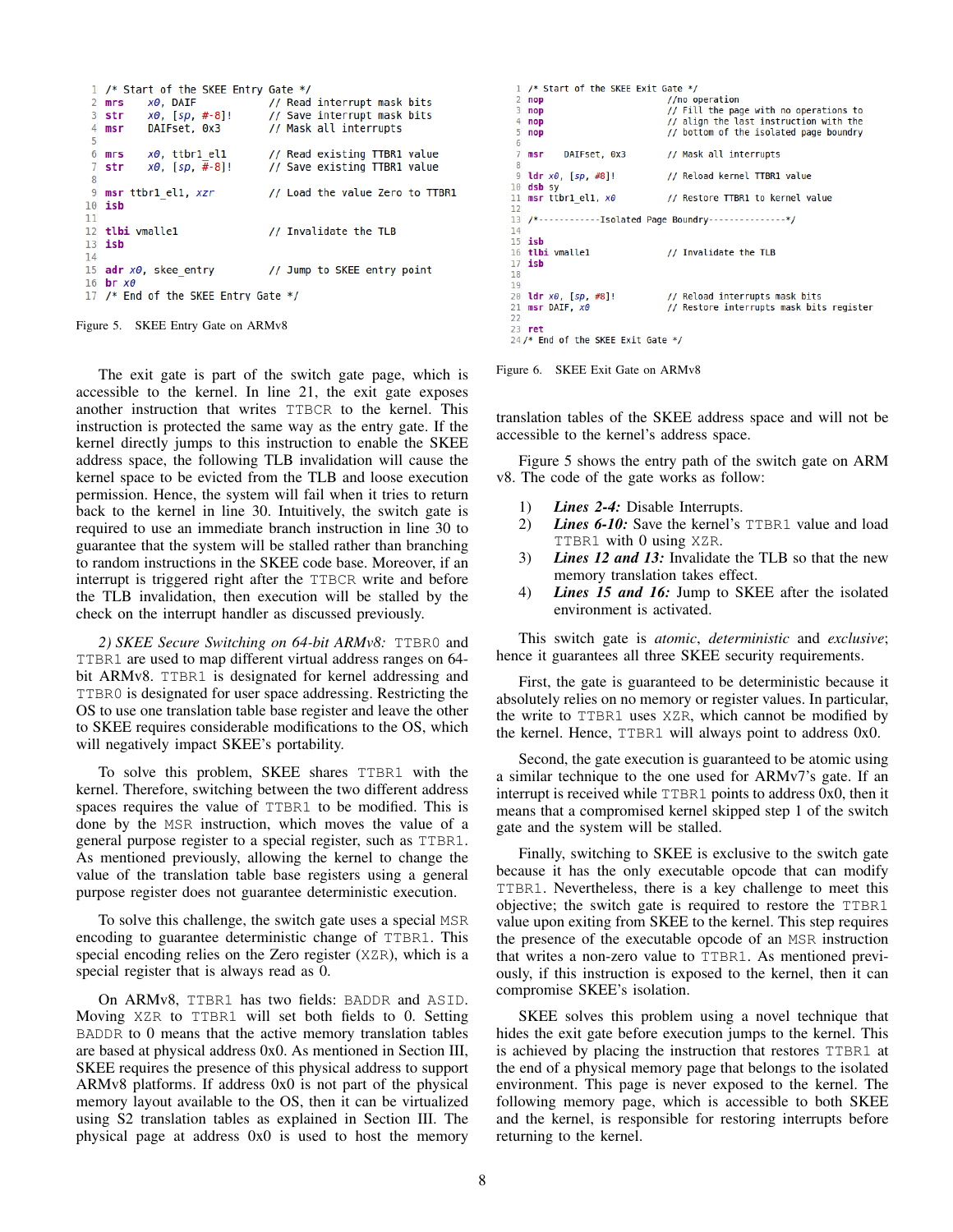Figure 6 shows the exit path of the switch gate on ARM v8. The code of the gate works as follow:

- 1) *Lines 2-5:* Pad the memory with a sequence of no operation (NOP) instructions so that the instruction that restores TTBR1 is pushed to the boundary of the isolated page.
- 2) *Line 7:* Confirms that interrupts are masked.
- 3) *Lines 9-11:* Reload the kernel's TTBR1. When this instruction is executed, the isolated page will not be accessible and the program counter will point to the next page that is accessible to both environments.
- 4) *Lines 15-17:* Invalidate the TLB so that any cached translation of SKEE's address space is discarded.
- 5) *Lines 20-23:* Restore interrupts and return to the kernel.

Step 1 is to add padding to so that the instruction that writes TTBR1 is placed at the boundary of the isolated environment.

Step 2 guarantees that interrupts are disabled. Since the exit gate is exclusively available to the trusted SKEE environment, there is no risk that the execution flow will skip this step and directly jumps to following steps.

Step 3 switches the address space from SKEE to the kernel. When Line 11 is fetched for execution, the program counter will already be pointing to the next instruction, so no fault will be caused due to the removal of the isolated page from the accessible address space. Nevertheless, the address layout of the exit switch gate has to be carefully crafted. If a single instruction is placed on the isolated page after the TTBR1 value is restored, then a TLB miss may occur and the system would lock up. This is particularly possible in multi-core environments, where other cores can be invalidating the TLB of all cores at any point of time.

Steps 4 and 5 are carried out at the page mapped directly after the isolated page. This page has the same virtual address mapping in the two address spaces. Although this page has no instructions that change TTBR1, the context switching effectively takes place at this page. The execution goes to the kernel after TLB is invalidated and interrupts are enabled.

The entire ARMv8 switching mechanism does not rely on the value of TTBR0. Nonetheless, SKEE is responsible for emulating writes to this register within its address space. SKEE enforces two restrictions on TTBR0 mappings: 1) All mappings are forced to have the PXN access restriction so they cannot be used to control the MMU, and 2) none of the mappings point to SKEE's physical memory.

*3) Using ASID for Faster Context Switching:* Both ARMv7 and ARMv8 switch gates mostly rely on basic hardware operations that are not expected to cause large performance overhead. The only exception is TLB invalidation, which forces the CPU to reload all memory translations through page table walks. To avoid this potentially expensive step, SKEE proposes an alternative design that relies on the ASID to protect its address space. This solution requires two changes to the SKEE algorithm.

First, the entire SKEE address space is to be mapped as non-global memory. Therefore, cached TLB entries are only available when a particular ASID is active. The switch gate would still need to be mapped as global memory because it is accessible to both address spaces.

Second, a unique ASID is assigned to SKEE. This unique ASID is never active while the kernel is running. Otherwise, the kernel can access the SKEE address space using existing TLB entries. Likewise, other ASIDs are not used while SKEE is running so that cached entries of the SKEE address space mappings do not leak to the kernel.

On ARMv8, implementing this solution is straightforward because the ASID is assigned along with the translation table register values. In this case, ASID 0 is assigned to SKEE, while all other ASIDs are assigned to the OS.

ARMv8 allows the OS to select which translation table base register defines the active ASID. SKEE will enforce that the active ASID value is associated with TTBR1. This selection is done by the TCR, which is only accessible to SKEE. The only change required thereafter is for the entry and exit gates to skip the TLB invalidation. All SKEE address space translations will be associated with ASID 0 in the TLB. Upon exiting, SKEE will verify that the restored TTBR1 value has a nonzero ASID field. Hence, all SKEE cached translations are not accessible to the kernel.

It is worth noting that in our SKEE prototype, the exit gate was mapped as a non-global page. Nevertheless, some ARMv8 implementations might require the exit gate to be mapped as a global page to be able to change TTBR1 value. In this case, the exit gate should invalidate the global TLB entry corresponding to its own virtual address. This is an extremely fast operation when compared to invalidating the entire TLB.

On ARMv7, the solution is more complex because the ASID is defined by CONTEXTIDR. Hence, selecting the active ASID and modifying TTBCR cannot be done in an atomic operation. Figure 7 shows the redesigned ARMv7 switch gate that relies on the ASID. ASID 0 is assigned to SKEE and other ASIDs are used by the kernel.

Upon entry, CONTEXTIDR is set to 0 before switching TTBCR to guarantee that SKEE address space entries are only associated to that ASID. Upon exit, the kernel ASID is only restored after TTBCR switches back to the kernel.

The kernel can use the newly exposed instructions that write CONTEXTIDR to switch to ASID 0 to expose available TLB entries that map the SKEE address space. To prevent this scenario, a security check is added to interrupt handlers to test the value of CONTEXTIDR. If CONTEXTIDR has a zero value, then this attack scenario is detected and the system will stall.

The kernel may also skip the step that writes to CONTEXTIDR and switch the TTBCR directly aiming to let SKEE's address space mappings leak to a different ASID. SKEE uses the security check at lines 19-22 to prevent this because the execution will be halted before jumping to SKEE.

The same security check is added to the exit gate to guarantee that neither writes to TTBCR or CONTEXTIDR is maliciously used. The two checks at lines 33-36 and lines 42-45 verify CONTEXTIDR and TTBCR respectively and stall the execution if an unexpected value is detected. Intuitively, firing an interrupt to skip the security checks will not work due to the presence of similar check at the interrupt handler.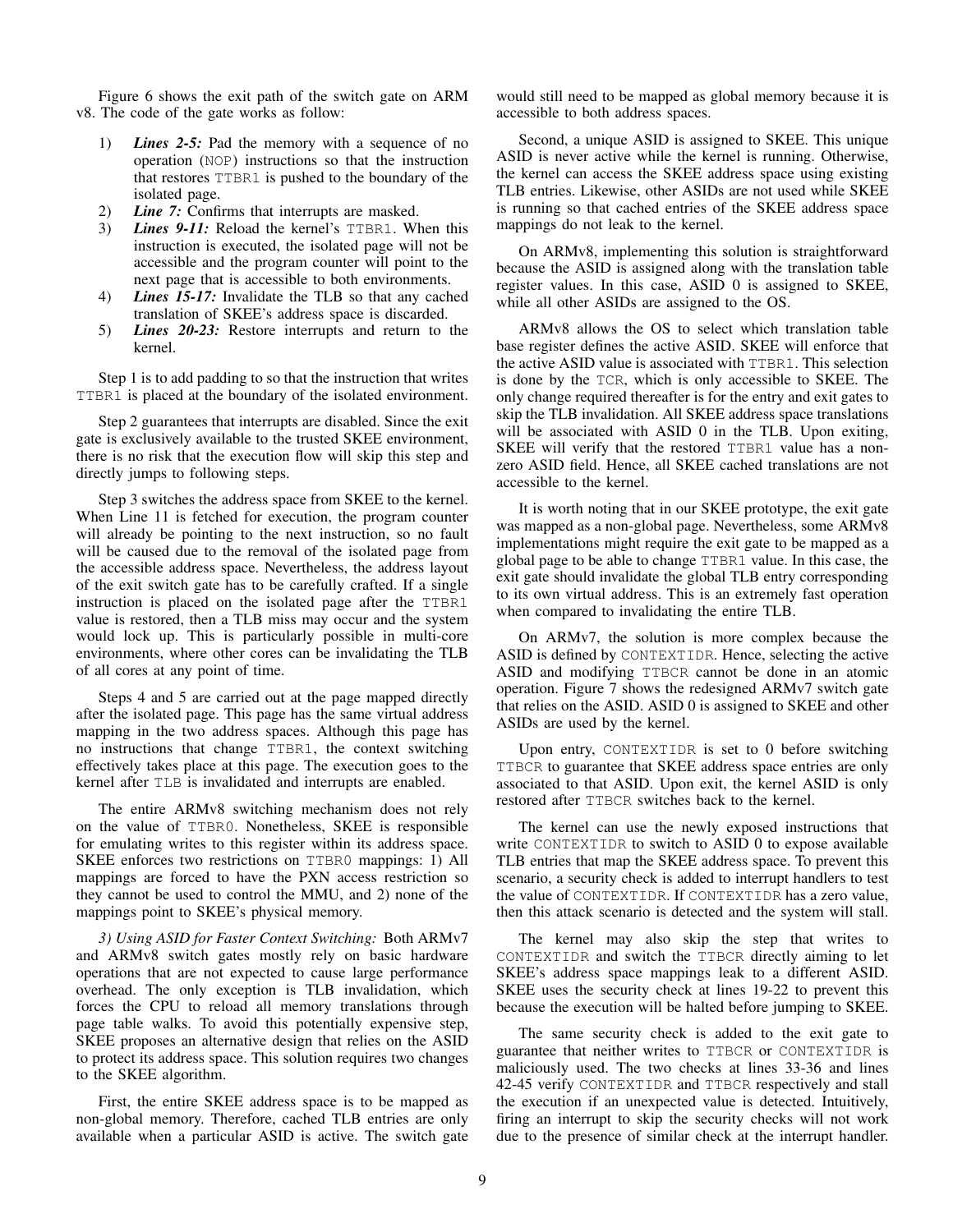```
1 /* Start of the SKEE Entry Gate */
                                          // save the return address
 2
    push
            \{lr\}\overline{3}mrsr\theta, cpsr
                                          // read the status register
             \{r0\}// save the status register value
 \overline{A}push
             r0. r0. #0x1c05
    orr
                                          // set the mask interrupts bits
             cpsr, r<sub>0</sub>6
    msr// load the modified value
            p15, 0, r0, c13, c0, 1 // read current CONTEXTIDR
    mrcpush<br>mov
 9
             \{r0\}// save the CONTEXTIDR value
10+0r\theta,
            p15, 0, r0, c13, c0, 1 // set CONTEXTIDR to 0
11
    mcr12isb
13<br>14<br>15<br>16<br>16<br>17
    movr\theta, #0x11
    isb
                                          // syncronization barrier
    mcrp15, 0, r0, c2, c0, 2 // modify the TTBCR to activate SKEE
    isb
18
19L1:\frac{19}{20}<br>21<br>22
            p15, 0, r0, c13, c0, 1 // read current CONTEXTIDR
    mrc
                                          // compare current CONTEXTIDR with 0
    cmpr\theta, #0
            \mathbf{u}// loop back if CONTEXTIDR is not 0
    bne
23\frac{24}{ }bl
                                          // jump to SKEE entry point
             skee entry
\frac{25}{26}/* End of the SKEE Entry Gate */
    /* Start of the SKEE Exit Gate */
\frac{27}{28}mov
            r0, #0
29 isb<br>30 mcr
            p15, 0, r0, c2, c0, 2 // modify the TTBCR to deactivate SKEE
31isb
323312:34 mrc
            p15, 0, r0, c2, c0, 2 // read current TTBCR
\frac{35}{36}// compare current TTBCR with 0<br>// loop back if TTBCR is not 0
    cmp
            r\theta, #0<br>L2
    bne
37<br>38
                                          // reload CONTEXTIDR value
             f(0)pop
\frac{39}{40}\frac{1}{2}p15, 0, r0, c13, c0, 1 // write original CONTEXTIDR
    ish
\frac{41}{42} L3:
\frac{43}{44}p15, 0, r0, c13, c0, 1 // read current CONTEXTIDR
    mrc// compare current CONTEXTIDR with 0
    cmp
             r\theta, #0
\frac{45}{46}L3
                                          // loop back if CONTEXTIDR is 0
    beq
\frac{47}{48}\{r\theta\}// reload status register value
             cpsr, r\thetamsr// restore the original status register
49\{lr\}// reload the return address
50
    pop
    movs pc, lr<br>/* End of the SKEE Exit Gate */
51
                                          // jump back to the kernel
52
```
Figure 7. A Faster SKEE Switch Gate on ARMv7

These security checks also eliminate the need for an immediate branch to return to the kernel.

A key security issue of this technique is the presence of the kernel address space translation entries in the TLB while SKEE is executing. The main threat is that execution may maliciously be diverted to the kernel code by exploiting vulnerability in the security tool hosted by SKEE.

These are two possible solutions to prevent this threat: 1) modify the kernel address space to put the kernel code in a non-global memory so the TLB entries are not accessible while SKEE is running, and 2) use existing sandboxing techniques, such as Native Client [54] and MiniBox [36], or Control Flow Integrity (CFI) techniques, such as the CFI enforcement initially proposed by Abadi et. al. [3] and MoCFI [20], to prevent control flow attacks against the SKEE environment.

The first solution will add performance overhead due to increased TLB usage to cache kernel code with multiple ASIDs. The resulting overhead in this case will likely offset the performance enhancement gained by avoiding the TLB invalidation. Hence, it is not a feasible solution from the performance perspective. The second solution is more feasible because the code base of the security tools is smaller than that of the kernel. Hence, implementing sandbox isolation or CFI is feasible. Nevertheless, this solution requires techniques orthogonal to the work presented in here. Implementing and evaluating these techniques is out of scope of this paper.

### *C. Kernel Monitoring and Protection*

To allow effective monitoring and protection of the kernel, SKEE provides the security tool with: 1) the ability to trap kernel critical events, 2) the ability to access kernel memory, and 3) the ability to control kernel memory protection.

SKEE's control of the kernel's virtual address space allows it to force the kernel to trap on certain operations by modifying the access permission of memory regions associated with these operations. For example, all memory translation tables are mapped read-only to the kernel. Hence, the kernel is forced to request from SKEE to update the memory translation tables. Similarly, hooks can be placed to intercept other events, such as modification of security critical data structures.

SKEE can also remove any particular privileged instruction from the kernel code and replace it with a hook that traps to SKEE. These hooks can be placed at kernel critical execution paths such as interrupt handlers or system call handlers.

To conclude, the privilege allowed to SKEE is equivalent to that allowed to virtualization based mechanisms. SKEE has the advantage that it does not increase the size of the TCB of commodity hypervisors. SKEE also can work on ARMv7 systems that do not support virtualization extensions.

## *D. Security Analysis*

Throughout section IV, we discussed in detail how SKEE achieves isolation, secure context switching and kernel monitoring. In this section, we first summarize how these features fulfill the required security guarantees. Afterwards, we discuss how SKEE prevents other possible attack scenarios.

*Security Guarantees:* As mentioned in Section III, SKEE provides two principal security guarantees. First, it guarantees that the kernel cannot break the isolation. Second, it guarantees that switching from the kernel to the isolated environment cannot expose the address space protection.

Section IV-A shows how SKEE uses the MMU to provide the isolation. The memory layout defined by SKEE prevents the kernel from accessing the isolated environment. Moreover, the entire kernel address space lacks the required privileged instructions to control the MMU to revoke this protection.

Section IV-B shows how all context switching scenarios are atomic, deterministic and exclusive. These features combined guarantee that the isolated environment is only accessible after it takes control of the system. They also guarantee that this only happens at a specific entry point and in specific execution conditions. Hence, the kernel cannot tamper with the context switching process to break the isolation.

*Multi-core System Operations:* ARM architecture specifications use a separate TLB for each CPU core. Hence, SKEE and the kernel can run simultaneously on different cores. The TLB entries cached on one core that runs SKEE are not available to other cores that might be running the kernel and vice versa. Therefore, SKEE is safe to use in multi-core systems.

If a specific implementation supports a shared TLB, then SKEE will be required to use ASIDs for isolation. As discussed in Section IV-B3, having a separate ASID for SKEE will prevent the kernel from accessing existing TLB entries that map the SKEE address space.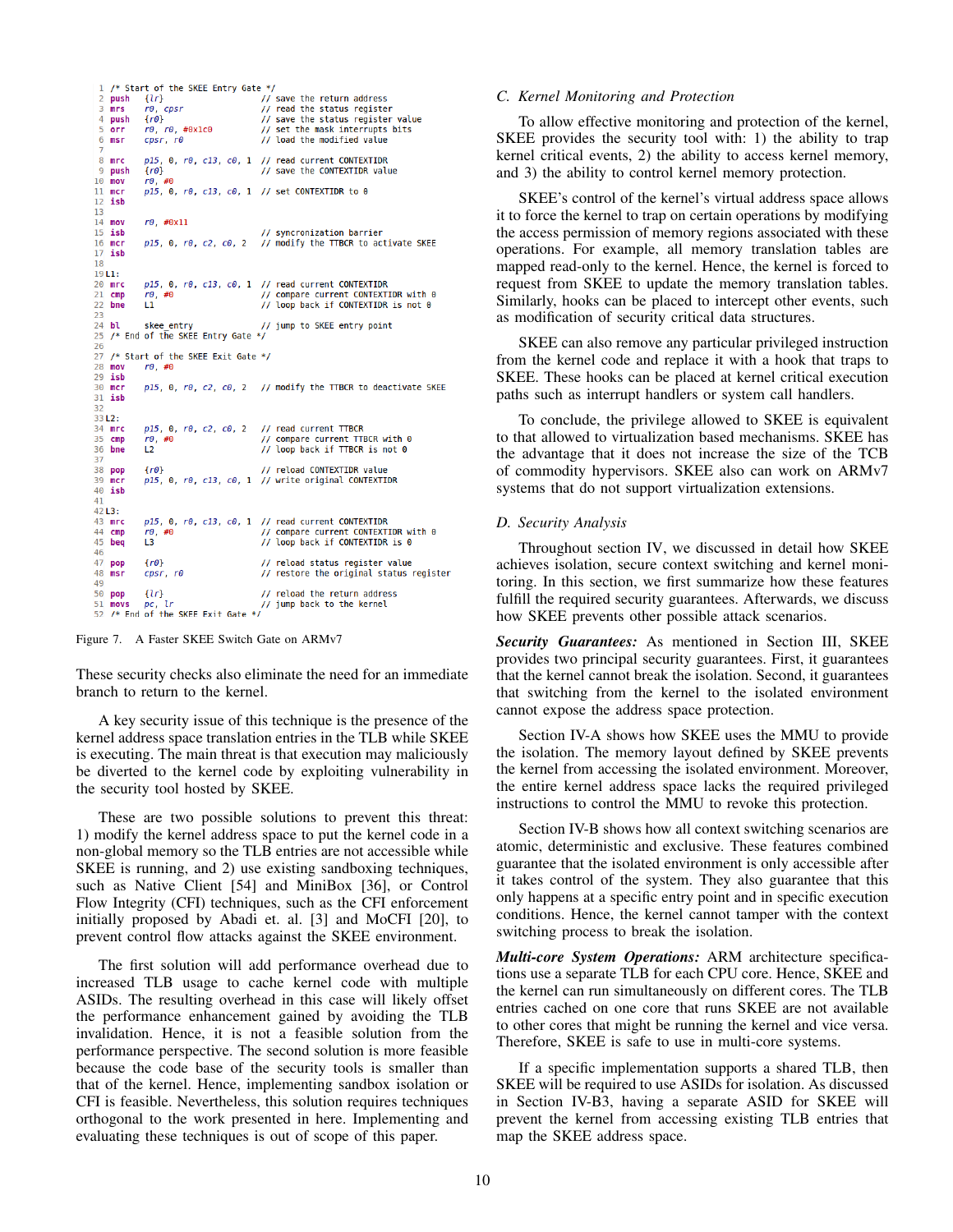*Side Channel Attacks:* Due to the lack of hardware protection, SKEE does not provide a guarantee against side-channel attacks. Nevertheless, the effect of these attacks is limited to leaking information about the SKEE environment without the ability to alter its operations or break the isolation.

*DMA Attacks:* Hardware peripherals are sometimes allowed to bypass the MMU and do Direct Memory Access (DMA) to physical memory. This feature can be used by attackers to read or write arbitrary memory regions. These attacks threaten SKEE because a compromised kernel can reprogram hardware peripherals to directly write to the SKEE address space.

On hardware platforms that support ARM System Memory Management Unit (SMMU) [7], preventing DMA attacks against SKEE is straightforward. SKEE is first required to prevent the kernel from managing the SMMU registers and page tables using the techniques discussed in Section IV-A. Afterwards, SKEE would use the ARM SMMU to restrict DMA access to the isolated environment.

On hardware platforms that do not support ARM SMMU, SKEE needs to further instrument the memory layout so that the kernel cannot access the DMA controller of hardware peripherals. This can be done by remove the mapping of the particular control structure of the target device from the kernel address space. In this case, the exact implementation will differ according to the specifications of the used hardware platform.

*Attacks against the Isolated Environment:* If the kernel passes a maliciously crafted input that exploits vulnerability in the SKEE framework or in the hosted security tool to hijack SKEE's control flow, then it can use the SKEE code base to break the protection. Nevertheless, the exact same risk faces all kernel security monitoring and protection tools.

In fact, SKEE profoundly enhances the system security in this case. If vulnerability exists in the hosted security tool, then the extent of the attack will be limited to the same privilege level of the kernel. On the other hand, if the same security tool is hosted by the hypervisor or by TrustZone, then such attack would have an even higher impact by compromising these security sensitive system components.

*Dynamically Generated Kernel Code:* Some kernel modules, such as BSD packet filtering [38], dynamically generate kernel code. These modules pose a threat to SKEE because they require the kernel to have access to memory pages that are writable and executable. Hence, they can be used to dynamically generate executable privileged instructions that allow the kernel to control the MMU.

To solve this problem, SKEE can prevent the kernel from writing to the code pages that contain the dynamically generated code. Instead, the kernel would be required to pass the code to SKEE so that it gets inspected first before being written to the executable memory ranges. SKEE would then confirm that the dynamically generated code does not have any instance of the restricted privileged instructions.

## V. IMPLEMENTATION AND EVALUATION

We implemented two prototypes of SKEE. The first prototype was developed for the 32-bit ARMv7 architecture. It was tested on the Samsung Note4 smartphone, which uses Sanspdragon APQ8084 processor from Qualcomm. The second prototype was developed for the 64-bit ARMv8 architecture. It was tested on both the Samsung Galaxy S6 and the Samsung Galaxy Note5 smartphones, which use the Exynos 7420 processor from Samsung System LSI.

In both prototypes, the kernel is modified so that the SKEE environment is initialized during the boot up sequence. This includes creating a new memory translation tables for SKEE as well as modifying the kernel's memory translation tables to exclude the SKEE address space. This step is trusted because SKEE assumes the presence of secure boot protection.

The kernel is modified to place hooks upon modifying memory translation tables or MMU control registers. The hooks jump to SKEE through the switch gate. The MMU control registers emulated by SKEE include translation table base, context ID and vector base address registers. SKEE does not allow these operations to be carried out by the kernel; Bypassing these hooks will only cause the system to stop functioning properly. It is worth noting that the kernel disables the MMU when the CPU core is coming in and out of the sleep mode. Hence, the sleep/wake up sequence needs to be modified to go through SKEE to guarantee that no attack code can be launched while the MMU is disabled.

SKEE must confirm that translation table updates and control register modifications requested by the kernel do not compromise the address space isolation. The verification technique to be used is out of the scope of this paper. Existing techniques, such as TZ-RKP [11], can be used for this purpose. In order to understand the bare SKEE overhead as well as the overhead with security checks, we ran two groups of experiments. In the first group, SKEE emulates requests received from the kernel without security checking. In the second group, SKEE checks that the emulated requests do not modify the memory layout in a way that compromises the isolation.

## *A. Overhead of Emulating System Events*

In the first group of experiments, we measured the overhead of emulating system events using SKEE, which represents the minimum overhead required to create SKEE's isolated environment on any system. In this group of experiments, SKEE does not do any verification on the emulated system events. It is important to measure the security impact of bare SKEE implementation without security checks or any hosted security tools for two main reasons.

The first is to measure the cost of running security tools inside SKEE versus the cost of running the same security tools without SKEE's protection. Since SKEE runs in the normal world alongside the kernel, the performance impact of executing code inside or outside the isolated environment is the same. Hence, the real performance impact is the time added to enter to and exit from the isolated environment.

The second is that there is a plethora of system monitoring and protection tools. These tools can range from simple boundary checks that virtually add no overhead to complex intrusion detection systems that require extensive processing. Hence, it is important to measure the bare overhead of creating SKEE's isolated environment to be able to extrapolate the performance cost of hosting any security tool inside SKEE.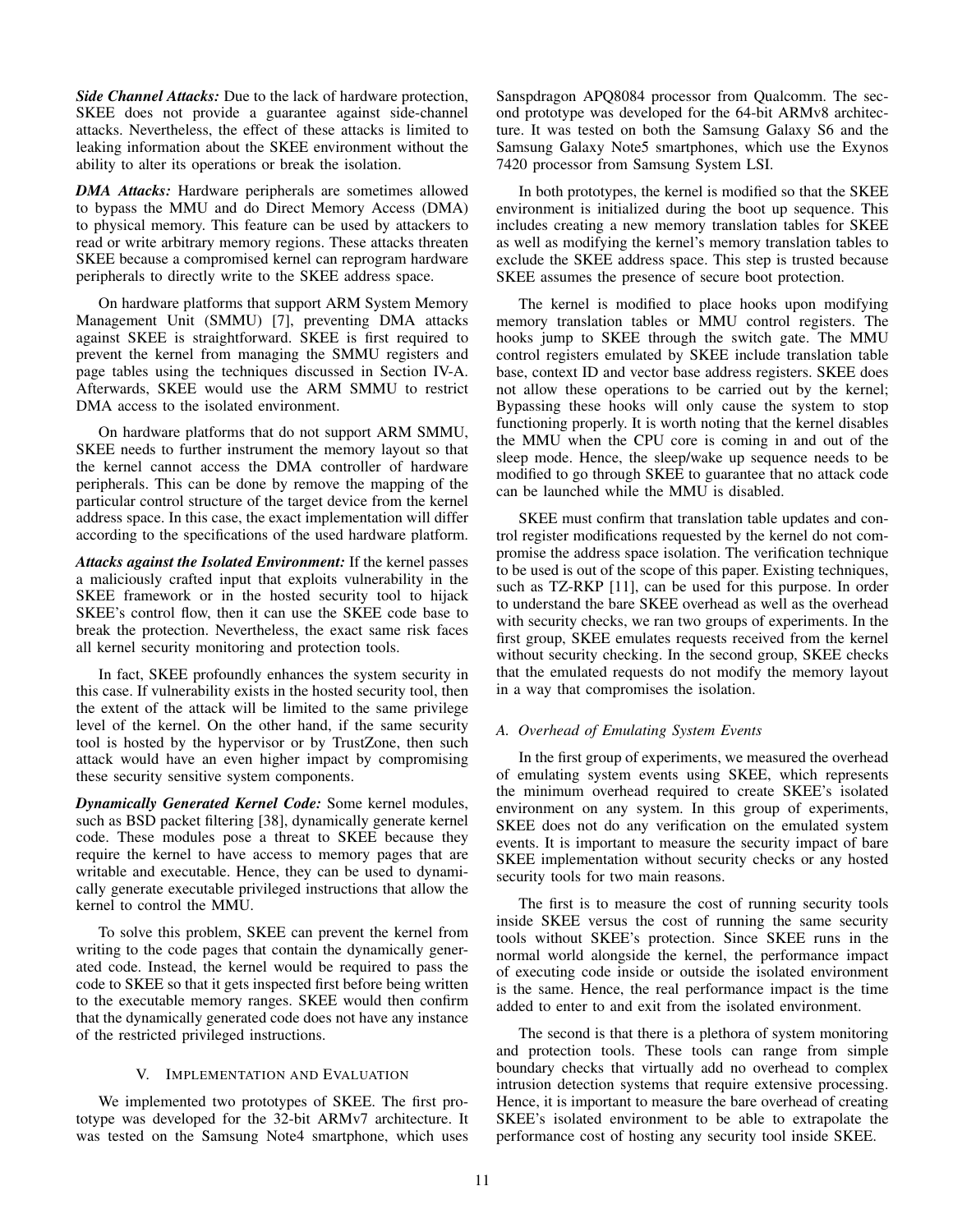Table II. SWITCHING TIME

| <b>Processor</b>            | <b>Average Cycles</b> |
|-----------------------------|-----------------------|
| ARMv7                       | 868                   |
| ARMv7 (No TLB invalidation) | 550                   |
| ARM <sub>v</sub> 8          | 813                   |
| ARMv8 (No TLB invalidation) | 284                   |

The experiments presented in this section were done using both 32-bit Samsung Galaxy Note4 and 64-bit Samsung Galaxy S6 smartphones. We created three custom images for each device: a non-modified Android system, a test system that supports SKEE using TLB invalidation and a test system that supports SKEE using ASID protection. The target OS was Android Lollipop version 5.0, which ran on Linux kernel version 3.10.61.

*Overhead of Switching to SKEE:* The first experiment is measuring the execution time needed for context switching. In this experiment, we used both the system that uses TLB invalidation and the system that relies on ASID. We used ARM cycle count register (CCNT) to measure the full round trip from the kernel to SKEE.

Table II shows the average number of cycles needed to do context switching. We run the same test on both ARMv7 and ARMv8 versions. Each test is repeated twice, one with the full switch gate that includes TLB invalidation and the other using the ASID protection. The purpose is to estimate the performance of a system that might use sandboxing techniques to securely skip the relatively expensive TLB invalidation. It is worth noting that the effect of the TLB invalidation is not limited to the added execution time on the switch gate, but it also has a side-effect on other system operations. Table II also shows that switching the ASID is more expensive in the case of ARMv7 compared to ARMv8. This can be attributed to the multiple steps required to switch the ASID on ARMv7 compared to the single atomic step on ARMv8.

*Benchmark Performance Comparison:* The second experiment is to use benchmarking tools to evaluate the performance overhead of the SKEE prototype described above. Benchmarking the performance was only done on the system that uses TLB invalidation. We did not evaluate the ASID based protection because it is not complete without adopting a sandboxing mechanism that prevents returning to the kernel to hijack SKEE's control flow. The system that uses TLB invalidation gives a perspective on the worst case performance of a system adopting SKEE.

Table III. SKEE BENCHMARK SCORES ON ARMV7

| <b>Benchmark</b> | Original<br><b>SKEE</b> |       | Degradation $(\%)$ |  |
|------------------|-------------------------|-------|--------------------|--|
| CF-Bench         | 30933                   | 29035 | 6.14%              |  |
| Smartbench 2012  | 5061                    | 5002  | 1.17%              |  |
| Linpack          | 718                     | 739   | $-2.93%$           |  |
| Ouadrant         | 12893                   | 12552 | 2.65%              |  |
| Antutu $v5.7$    | 35576                   | 34761 | 2.29%              |  |
| Vellamo          |                         |       |                    |  |
| <b>Browser</b>   | 2465                    | 2500  | $-1.42%$           |  |
| Metal            | 1077                    | 1071  | 0.56%              |  |
| Geekbench        |                         |       |                    |  |
| Single Core      | 1083                    | 966   | 10.8%              |  |
| Multi Core       | 3281                    | 2747  | 16.28%             |  |

Multiple benchmark tools were used to compare the performance of SKEE with the original system. Results of the 32-bit ARMv7 are shown in table III. When tested using

Table IV. SKEE BENCHMARK SCORES ON ARMV8

| <b>Benchmark</b> | Original | <b>SKEE</b> | Degradation(%) |
|------------------|----------|-------------|----------------|
| CF-Bench         | 75641    | 66741       | 11.77%         |
| Smartbench 2012  | 14030    | 13377       | 4.65%          |
| Linpack          | 1904     | 1874        | 1.58%          |
| <b>Quadrant</b>  | 36891    | 35595       | 3.51%          |
| Antutu v5.7      | 66193    | 67223       | $-1.56%$       |
| Vellamo          |          |             |                |
| <b>Browser</b>   | 3690     | 3141        | 14.88%         |
| Metal            | 2650     | 2540        | 4.15%          |
| Geekbench        |          |             |                |
| Single Core      | 1453     | 1235        | 15.00%         |
| Multi Core       | 4585     | 4288        | 6.48%          |

seven different benchmarking tools, the prototype shows a performance degradation that varies according to the used benchmark. Results of the 64-bit ARMv8 are shown in table IV. It was tested using the same benchmarking tools and the same variation of degradation rates was observed. We attribute this variation to the unexpected system state when the TLB is frequently invalidated. The process of restoring the cached entries using translation table walks can vary according to the state of the system.

*Loading Apps Delay:* The third experiment evaluated the effect of SKEE on the look and the feel of the device from the perspective of the end user. The experiment measured the time needed to load some Android Apps. The time was measured between the time the App icon is pressed to the time it is fully loaded. We selected a set of gaming apps that require long time to load due to the size of their binaries and the high resolution graphics involved. The apps were selected from the list of the most popular apps on the Android App Store.

Table V. SKEE APP LOAD DELAY ON ARMV7

| App               | Original | <b>SKEE</b> | Overhead $(\%)$ |
|-------------------|----------|-------------|-----------------|
| Temple Run 2      | 9.31     | 10.33       | 10.96%          |
| Hill Climb Racing | 3.66     | 3.71        | 1.37%           |
| Angry Birds       | 4.72     | 4.79        | 1.48%           |
| Crossy Road       | 4.81     | 5.24        | 8.94%           |
| Subway Surf       | 5.45     | 5.95        | 9.17%           |

Table VI. SKEE APP LOAD DELAY ON ARMV8

| App                | Original | <b>SKEE</b> | Overhead $(\% )$ |
|--------------------|----------|-------------|------------------|
| Temple Run 2       | 6.08     | 6.58        | 8.22%            |
| Hill Climb Racing  | 2.42     | 2.73        | 12.81%           |
| Angry Birds        | 4.12     | 4.32        | 4.85%            |
| <b>Crossy Road</b> | 3.42     | 3.80        | $11.11\%$        |
| Subway Surf        | 4.42     | 4.71        | 6.34%            |

Tables V and VI show the result of this experiment on ARMv7 and ARMv8 respectively. The overhead represents the extra time needed to load the app when SKEE is present.

*Device Boot up Time:* The last experiment measured the overhead added to device boot up time. Booting up is one of SKEE's worst case scenarios because it requires enormous number of memory allocations. In 32-bit ARMv7, the average original system boot up time is 21.35 seconds, while the average boot up time for the SKEE system is 23.10 seconds (8.2% increase). In 64-bit ARMv8, the average original system boot up time is 21.72 second, while the average boot up time for the SKEE system is 24.30 seconds (11.9% increase).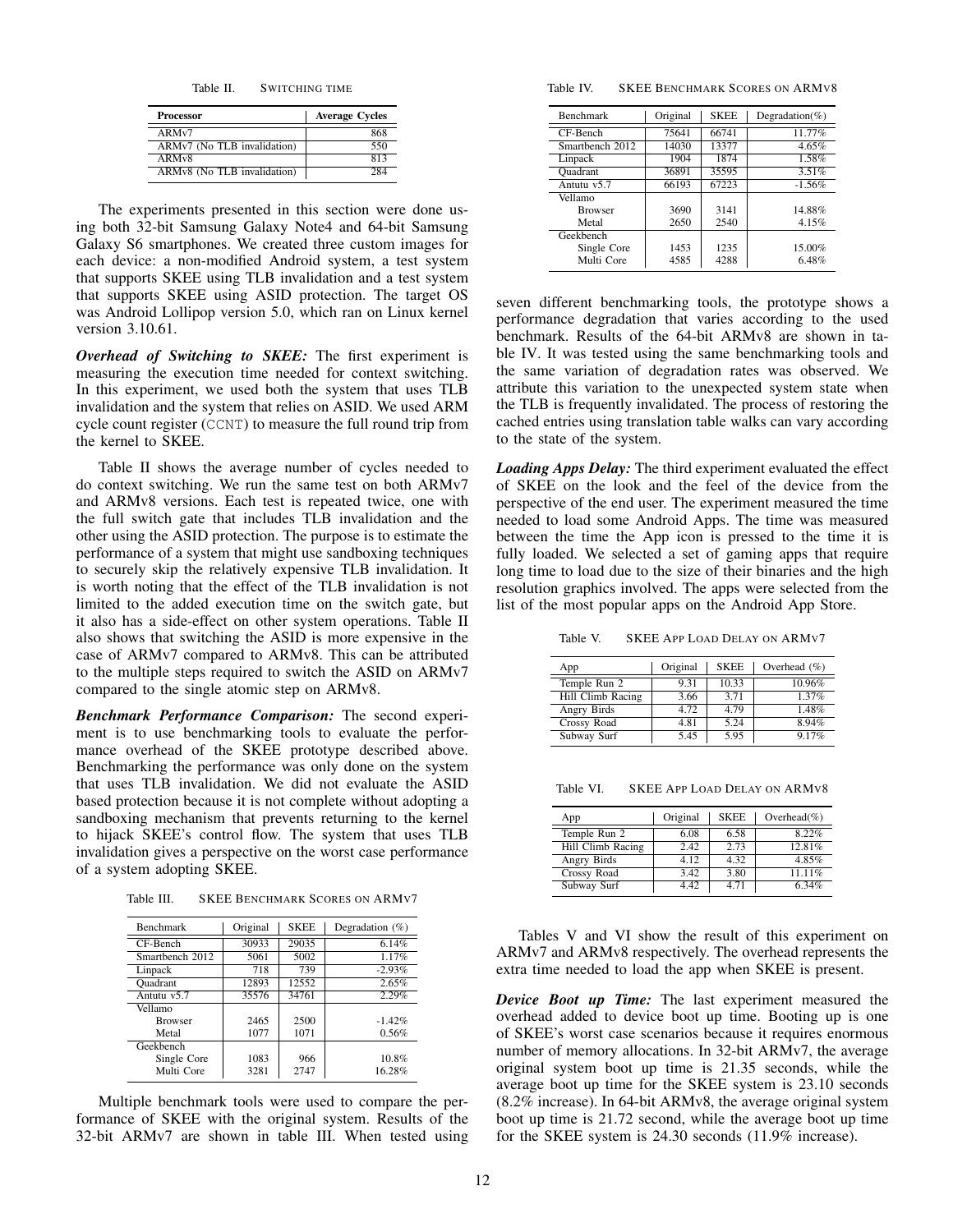#### *B. Added Overhead of Sample Security Checks*

In the second group of experiments, we added security checks to guarantee that the emulated events do not compromise the isolation. The purpose is to measure the overhead of SKEE with a sample framework that satisfies the minimal set of security checks required to protect the isolated environment.

To build the sample security framework, we adopted the same technique presented in TZ-RKP [11]. In this framework, SKEE creates an array that stores the status of every physical frame of the system memory. It uses this array to verify that writes to either translation tables or translation table base registers will not expose SKEE's protected address space.

The experiments in this section were done using a Samsung Galaxy Note5 smartphone, which uses 64-bit ARMv8 Exynos 7420 processor. The target OS was Android 5.1.1, which ran on Linux kernel 3.10.61. In these experiments the system is set with maximum logging and debugging capabilities.

This group of experiments was done using different hardware, Android version and system settings from the experiments presented in Section V-A. Hence, the performance of the original system varies between both groups of experiments. To make sure that results are accurate, we compare the performance of three system images: an original image without SKEE, an image where SKEE is only used to emulate system events withouts any security checks, and finally an image where SKEE hosts the framework that verifies the emulated events do not compromise the isolation.

Table VII. SKEE ADDED SECURITY CHECKS BENCHMARK SCORES

|                  |          |             | Degrad. | $SKEE +$    | Degrad.  |
|------------------|----------|-------------|---------|-------------|----------|
| <b>Benchmark</b> | Original | <b>SKEE</b> | $(\%)$  | Sec. Checks | $(\%)$   |
| $CF-Rench$       | 63273    | 58903       | 6.91%   | 57250       | 2.81%    |
| Smarthench       | 15820    | 15217       | 3.81%   | 15104       | 0.74%    |
| Linpack          | 1849     | 1697        | 8.22%   | 1560        | 8.07%    |
| Ouadrant         | 31429    | 30843       | 1.86%   | 29330       | 4.91%    |
| Antutu v5.7      | 65242    | 62866       | 3.64%   | 58658       | 6.69%    |
| Vellamo          |          |             |         |             |          |
| <b>Browser</b>   | 4659     | 4256        | 8.65%   | 4350        | $-2.21%$ |
| Metal            | 2158     | 2139        | 0.88%   | 2081        | 2.71%    |
| Geekbench        |          |             |         |             |          |
| Single Core      | 1508     | 1342        | 11.00%  | 1340        | 0.15%    |
| Multi Core       | 4566     | 4388        | 3.90%   | 4207        | 4.12%    |

The same set of benchmark tools used in Section V-A were used to evaluate the performance of SKEE with the newly added security checks. The results are shown in table VII. The fourth column calculates the percentage degradation between bare SKEE and the original system, while the sixth column calculates the percentage degradation between SKEE hosting the security framework and the bare SKEE system.

It can be observed that overhead added by the bare SKEE platform slightly varies from the one reported in table IV. For instance, the Vellamo-browser benchmark reported less overhead in this experiment. We can conclude that the impact of TLB invalidation is not uniform; it varies according to the original system settings. Similar to the results reported in Section V-A, it can be also observed that the measured overhead widely vary according to the used benchmark. Finally, it can be observed that the performance impact of the security framework is within 10%.

We measured the overhead added to the device boot up time. The average original system boot up time is 30.15 seconds. The average boot up time for bare SKEE is 33.80 seconds (11.7% increase), while that of SKEE hosting the security framework is 35.12 seconds (4.9% additional increase).

#### *C. Performance Enhancement*

The experiments presented in this paper do not include performance enhancement technique. The relatively high performance overhead is attributed to the large number of page table updates that are emulated by SKEE. Hence, adopting techniques that group page table updates to reduce the number context switching, such as those introduced in TZ-RKP [11], will reduce the performance overhead.

## VI. RELATED WORK

Section I cites a plethora of related work that use hypervisors to monitor and protect the OS. Hypervisors can either rely on hardware-assisted or software-based virtualization techniques. The latter is often referred to as para-virtualization.

KVM/ARM [18] is an example of systems that build a hardware-assisted ARM hypervisor, which can be used to host security tools. The key difference between such systems and SKEE is the location of the security monitor. In hardware-assisted virtualization, the hypervisor relies on hardware extensions to provide the required isolation and memory virtualization. Using the same virtualization layer for kernel monitoring increases both the size of the hypervisor's TCB and the hypervisor's interaction with the kernel, which consequently increases the chances of having vulnerabilities. This is specifically a concern in real world systems, where the virtualization layer is used for purposes other than kernel monitoring. SKEE solves this problem by creating an extra layer of indirection that is less privileged than the virtualization layer, yet more privileged than the kernel.

Para-virtualization is theoretically less secure than hardware-assisted virtualization. However, it is more flexible because it allows the hypervisor to be built without monopolizing hardware extensions. ARMVisor [21] is an example of systems that build an ARM hypervisor using para-virtualization.

SKEE adopts two ideas that are used in para-virtualization approaches: 1) creating a separate protected address space for the monitor and 2) preventing the kernel from accessing the MMU. Nevertheless, there are two key differences between the two approaches. First, SKEE's runs at the same privileged layer as the kernel. Para-virtualization techniques, such as ARMVisor, put the kernel in a less privileged layer alongside user space code, which is less secure and harder to implement on real-world systems. The second is SKEE's novel context switching technique, which provides an atomic, deterministic and exclusive switch gate to the isolated environment.

The turtles project [12] and CloudVisor [55] are examples of systems that propose having multiple layers of virtualization on the same system, a.k.a. nested virtualization. This can be used to achieve the objectives of SKEE. Nevertheless, they are both built for the x86 architecture. SKEE is the first system that achieves the same objectives on the ARM architecture.

There are techniques to measure the integrity of the hypervisor, such as HyperSentry [9] and HyperCheck [51], and to protect it from potential attacks, such as HyperSafe [52].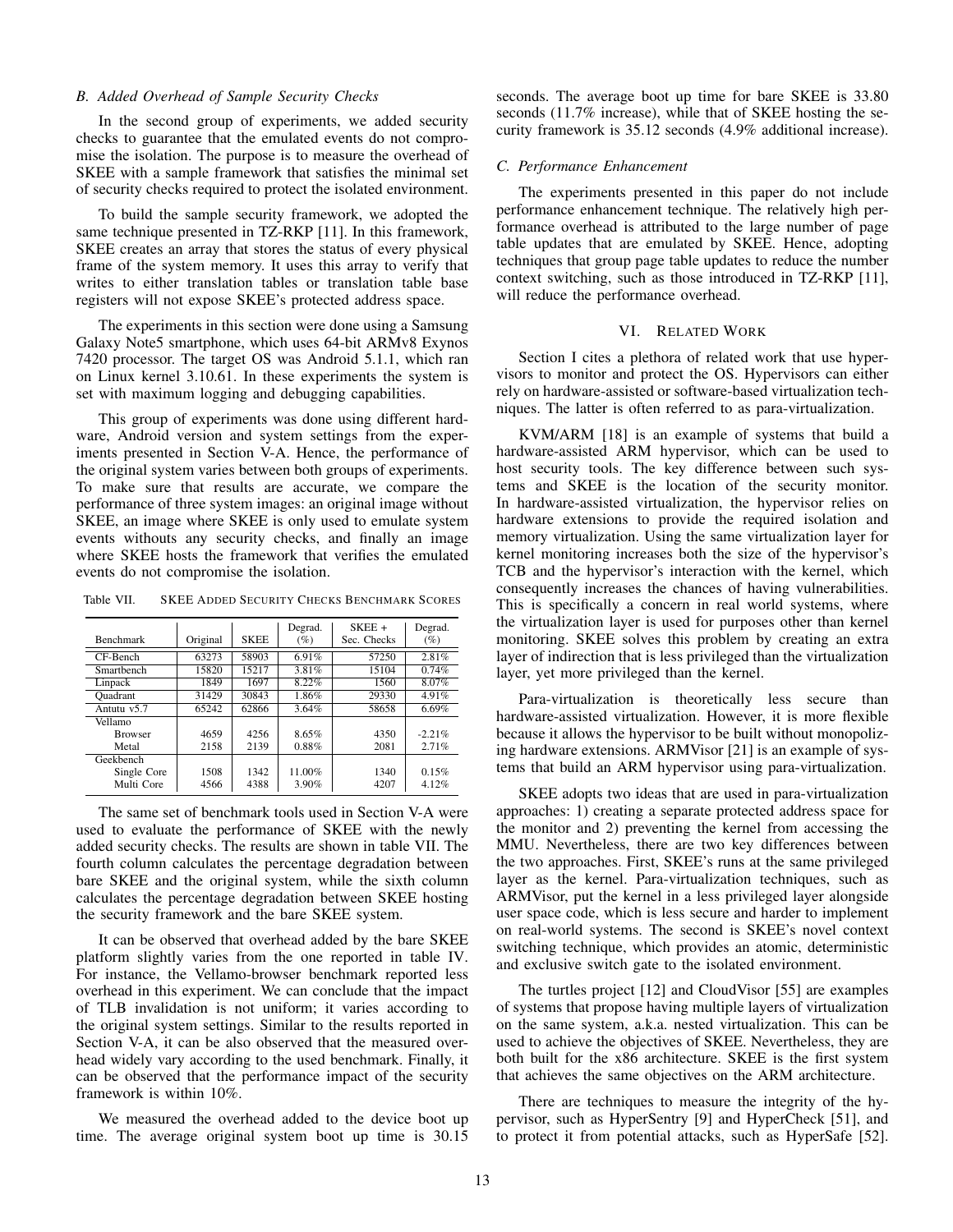Nevertheless, these approaches cannot eliminate all attacks that target the virtualization layer.

Section I also discussed the main research directions that achieve isolation without relying on the hypervisor, which are microhypervisors, sandboxing and hardware protection.

There are multiple systems that achieve hardware-based isolation on x86, such as Flicker [40], [41], SIM [48], Nested Kernel [19], and SICE [10]. However, they all rely on  $x86$ specific hardware features. Flicker uses Intel Trusted eXecution Technology (TXT). SIM relies on the presence of a CR3\_TARGET\_LIST, which is a feature provided by Intel to allow the guest OS to switch the address spaces without active involvement of the hypervisor. Nested Kernel uses the Write Protection (WP) bit of the CR0 register to prevent the kernel from accessing the isolated environment. When the (WP) bit is set, the kernel is prevented from writing to read-only pages. When it is clear, the kernel is allowed to write to any page despite the read-only protection. This bit is used as a gate to switch the access permission for certain parts of the kernel. SICE relies on x86's System Management Mode (SMM). Unfortunately, ARM does not have equivalent features.

In addition to these directions, previous research work proposed using formally verified microkernels to have a secure core [22], [33], [35]. This secure code can be used to host a security tool. However, formal verification is a challenging long process. Adding a security tool to the microkernel will make it a less practical solution.

VirtualGhost [15] suggests a sandbox that relies on compilation time constraints. Nevertheless, the process of using a custom compiler is also challenging and decreases the chance of adopting this solution in real-world systems.

Finally, there are systems that protect the OS from potentially malicious code. The most notable work in this direction is Native Client [54] and Minibox [36]. There is also ARM-Lock [57] and AppCage [56], which achieve the same objective using ARM specific techniques. As mentioned in Section IV, these systems can be used to compliment SKEE in confining its environment to guarantee that it will not jump back to the kernel while the SKEE address space is exposed.

## VII. CONCLUSION

We introduced SKEE, a system that enables ARM platforms to support an isolated execution environment without adding code to the TCB of higher privileged layers. The new environment is designed to provide security monitoring and protection of the OS kernel.

SKEE provides the isolated environment with three key properties: 1) isolation from the kernel, 2) a secure gate to switch the context between the isolated environment and the kernel, and 3) the ability to place hooks to intercept kernel events for security inspection.

We presented a detailed security analysis that proves the SKEE protection is non-bypassable by the kernel. We also presented prototype implementation and evaluation results. The results show that SKEE is a practical solution for real-world systems. The future work will focus on integrating intrusion detection and system monitoring mechanisms to run inside SKEE to detect attacks and take the proper corrective actions.

#### **REFERENCES**

- [1] "Android rooting method: Motochopper," http://hexamob.com/ how-to-root/motochopper-method.
- [2] "How to root my Android device using vRoot," http://http://androidxda. com/download-vroot.
- [3] M. Abadi, M. Budiu, U. Erlingsson, and J. Ligatti, "Control-flow integrity," in *Proceedings of the 12th ACM Conference on Computer and Communications Security*, ser. CCS '05. ACM, 2005, pp. 340– 353.
- [4] I. Anati, S. Gueron, S. Johnson, and V. Scarlata, "Innovative technology for CPU based attestation and sealing," in *Proceedings of the 2nd International Workshop on Hardware and Architectural Support for Security and Privacy*, 2013, p. 10.
- [5] Argp and Karl, "Exploiting UMA, FreeBSD's kernel memory allocator," in *Phrack Magazine*, vol. 0x0d, November 2009.
- [6] ARM Ltd, *TrustZone Technology Overview*. [Online]. Available: http://www.arm.com/products/esd/trustzone\_home.html
- [7] *ARM System Memory Management Unit. Architecture Specification*, ARM Ltd, 2012.
- A. M. Azab, P. Ning, E. C. Sezer, and X. Zhang, "HIMA: A hypervisorbased integrity measurement agent," in *Proceedings of the 25th Annual Computer Security Applications Conference (ACSAC '09)*, 2009, pp. 193–206.
- [9] A. M. Azab, P. Ning, Z. Wang, X. Jiang, X. Zhang, and N. C. Skalsky, "HyperSentry: enabling stealthy in-context measurement of hypervisor integrity," in *Proceedings of the 17th ACM conference on Computer and communications security (CCS '10)*, 2010, pp. 38–49.
- [10] A. M. Azab, P. Ning, and X. Zhang, "SICE: A hardware-level strongly isolated computing environment for x86 multi-core platforms," in *Proceedings of the 18th ACM conference on Computer and communications security*, ser. CCS '11, 2011, pp. 375–388.
- [11] A. M. Azab, P. Ning, J. Shah, Q. Chen, R. Bhutkar, G. Ganesh, J. Ma, and W. Shen, "Hypervision across worlds: Real-time kernel protection from the arm trustzone secure world," in *Proceedings of the 2014 ACM SIGSAC Conference on Computer and Communications Security*, ser. CCS '14. ACM, 2014, pp. 90–102.
- [12] M. Ben-Yehuda, M. D. Day, Z. Dubitzky, M. Factor, N. Har'El, A. Gordon, A. Liguori, O. Wasserman, and B.-A. Yassour, "The turtles project: Design and implementation of nested virtualization." in *OSDI*, vol. 10, 2010, pp. 423–436.
- [13] Y. Cheng, X. Ding, and R. H. Deng, "Efficient virtualization-based application protection against untrusted operating system," in *Proceedings of the 10th ACM Symposium on Information, Computer and Communications Security*, ser. ASIA CCS '15. ACM, 2015, pp. 345– 356.
- [14] J. Criswell, A. Lenharth, D. Dhurjati, and V. Adve, "Secure virtual architecture: a safe execution environment for commodity operating systems," in *Proceedings of the 21st ACM SIGOPS symposium on Operating systems principles (SOSP '07)*, 2007, pp. 351–366.
- [15] J. Criswell, N. Dautenhahn, and V. Adve, "Virtual ghost: Protecting applications from hostile operating systems," in *Proceedings of the 19th International Conference on Architectural Support for Programming Languages and Operating Systems*, ser. ASPLOS '14. ACM, 2014, pp. 81–96.
- [16] CVEdetails.com, "Vmware: Vulnerability statistics," http://www. cvedetails.com/vendor/252/Vmware.html.
- [17] ——, "Xen: Vulnerability statistics," http://www.cvedetails.com/vendor/ 6276/XEN.html.
- [18] C. Dall and J. Nieh, "Kvm/arm: The design and implementation of the linux arm hypervisor," in *Proceedings of the 19th International Conference on Architectural Support for Programming Languages and Operating Systems*, ser. ASPLOS '14. ACM, 2014, pp. 333–348.
- [19] N. Dautenhahn, T. Kasampalis, W. Dietz, J. Criswell, and V. Adve, "Nested kernel: An operating system architecture for intra-kernel privilege separation," in *Proceedings of the Twentieth International Conference on Architectural Support for Programming Languages and Operating Systems*, ser. ASPLOS '15. ACM, 2015, pp. 191–206.
- [20] L. Davi, A. Dmitrienko, M. Egele, T. Fischer, T. Holz, R. Hund, S. Nürnberger, and A.-R. Sadeghi, "MoCFI: A framework to mitigate